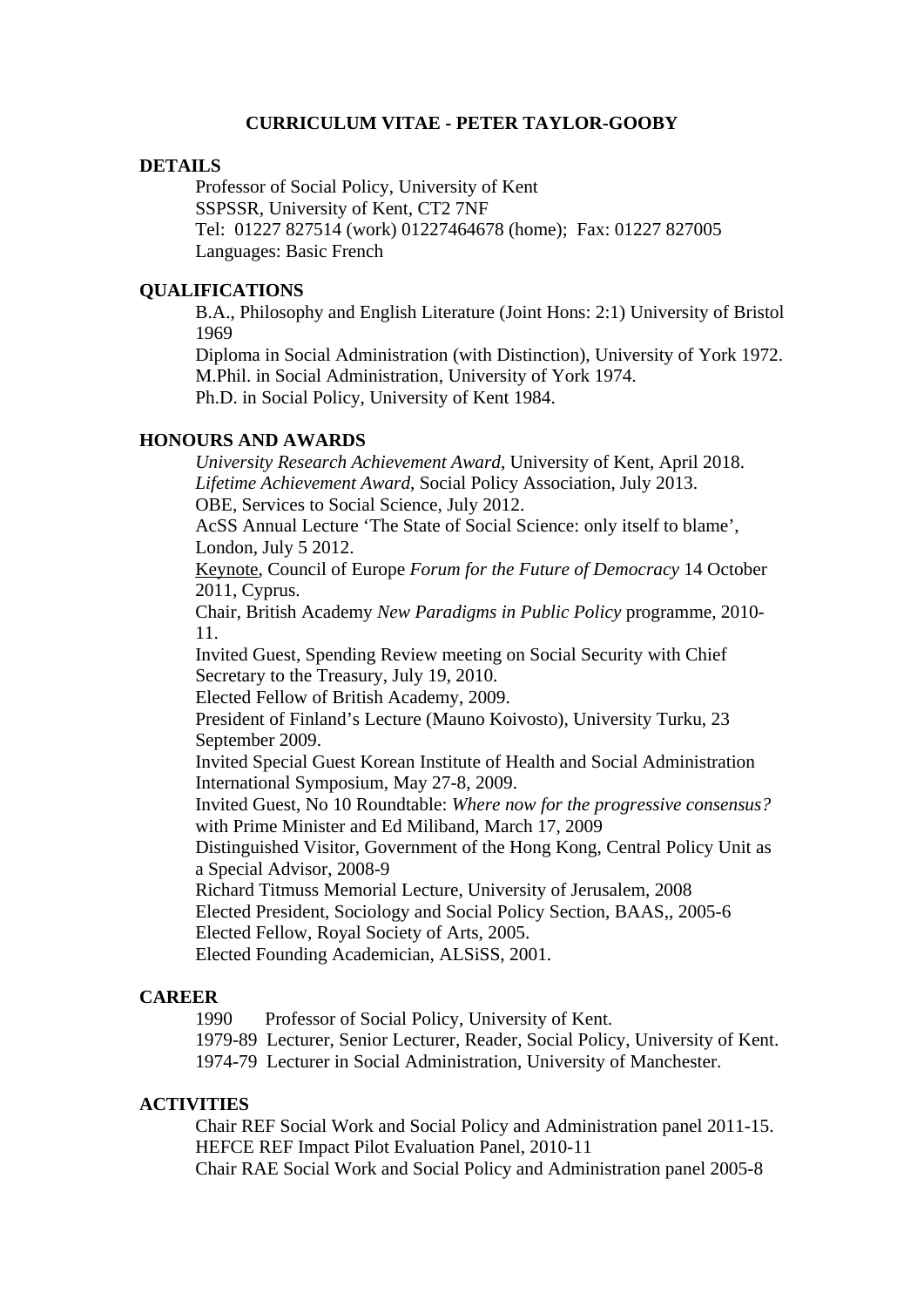Member RAE Social Work and Social Policy and Administration panel 2000-4 Advisor to Italian Government CIVR Triennial Research Review 2005.

Member BA Cohesive Societies programme group, 2017-9

Invited special lecturer *Attitudes to Welfare and the Progressive Trilemma*, Treasury State of Tax series, Churchill Room, Treeasury, chaired by Indira Morris, 7 Oct 2014.

Invited participant: BA representative, CSA Risk and Innovation Seminar, GO-Science, 7 March 2014.

Invited author GO-Science *Foresight Review*: 'How does economic inequality impact on notions of identity?' 2013

Board member, Blackett Review of High Impact Low Probability risks, chaired by Sir John Beddington for the Cabinet Office, September-December 2010.

UKC representative, GO-Science/RCUK conference: 'Strengthening Links between Academia and Government', 26 March 2012.

Member Government Office for Science Review of DWP 2011

Presentation to Prime Minister's Strategy Unit, No 10, on the book *Reframing Social Citizenship*, 30 March 2009.

Invited presentation:' The Future of the Welfare State', Labour for the Common Good, House of Commons 29 September 2016

Invited presentation: Treasury/HMRC: *Social Policy Trilemmas*, HM Treasury, 7 October 2014.

Chair BA *Nudging Citizens towards Localism* Programme 2011-12

BA Public Policy Fellows Group, June 2010-

Guest lecturer at BA *Researching Government* course, Sunningdale, March 2010.

Member of Nuffield Foundation Personal Fellowship Committee, 1993-1997.

RSA 2020 Public Services Programme Management Group 2010-11

Commissioned report, *Welfare Futures*, for RSA 2020 programme.

NIHR Social Care School, Intra-mural Members Selection Board, DH, 2009.

Chair, Inside Government Westminster Conference on Welfare Reform, June 2011

Visiting Professorship, University College London, 2015-17. Visiting Professorship, Institute of Education, University of London, 2012-15. Honorary Research Associate CARR, LSE, 2003-.

State-appointed Visiting Foreign Expert to China, Risk Research Centre, Beijing Normal University, 2008-11

Social Policy Representative, ESRC Research Grants Board, 2004-06. ESRC College of Assessors 2010-12.

ESRC Postgraduate Training Scheme Assessment College 2010-12.

Lead Assessor, ESRC Quinquennial Review, *CREST* (SCPR/Nuffield), 1998

Member ESRC Steering Group for the Strategic Advisor for Social Work and Social Care Research 2008-9

Member, ESRC DTC/DTU selection process, 2010.

Academic Consultant, National School for Social Care Research, National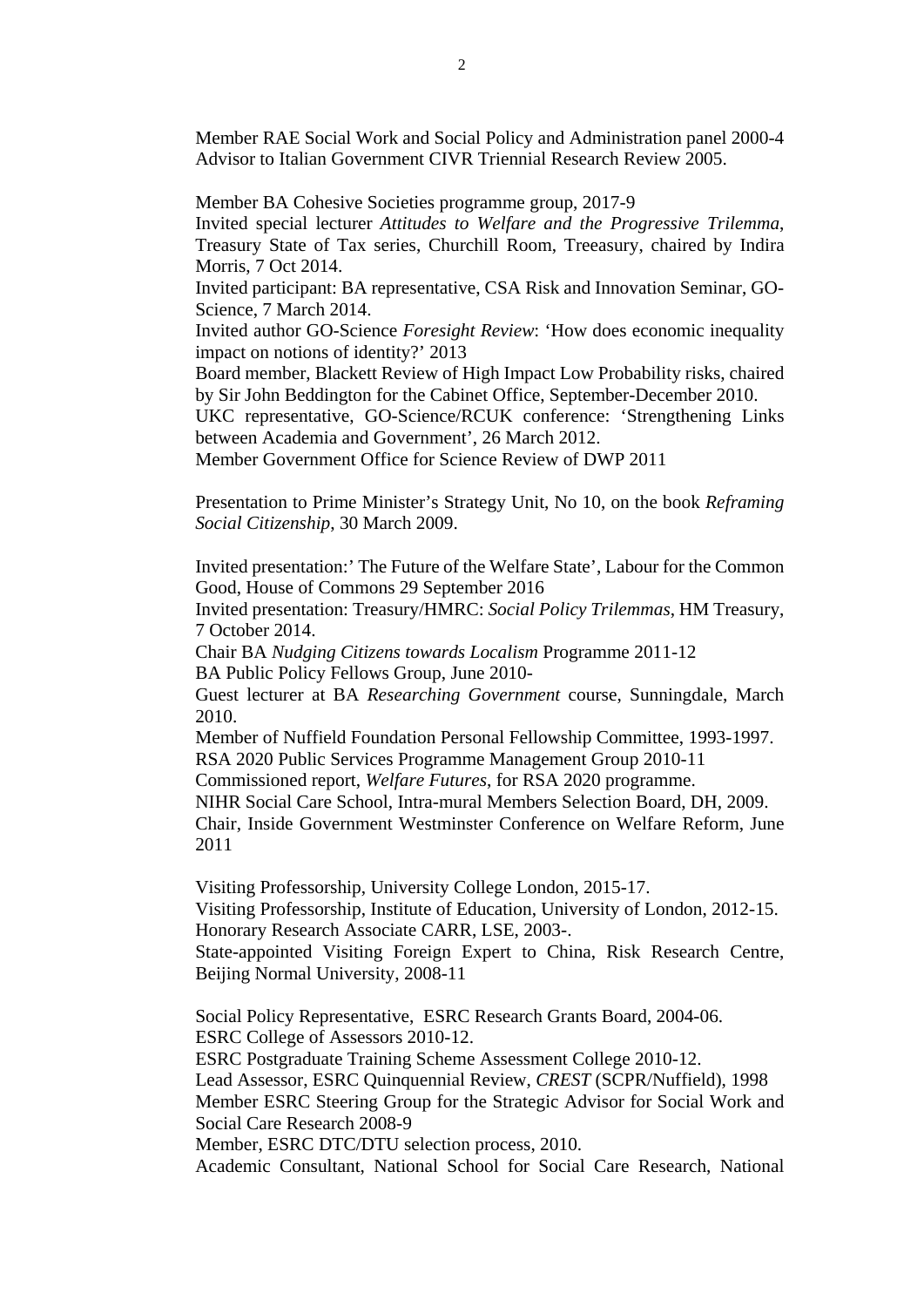Institute for Health Research 2008-9.

Chair and Rapporteur, Evaluation Panel, Framework Five programme 'Improving Human Potential' (350 million Euros), 2000-1. European Representative, APEC Ministerial Conference, Seoul. UK Management Committee Representative, COST Action 15: *Globalization and Welfare Reform in Europe*, 1999-2004, Chair COST A-15, Working Group on *Subsidiarity and Convergence*. Chair EU DG Regional Development Conference on Social Polarization, Brussels May 2009.

Departmental Assessor, Social Policy, LSE, 2010-2013 Assessor Norwegian Research Council, Canadian Research Council and Hong Kong Research Council 2010 onwards Judge, Fulbright Commission Scopus Young Researcher, 2011-14 External Assessor, Review of Social Science at Roskilde University, 2011. Organiser, International Risk Conference, Beijing, May 2009

Head of Department of Social and Public Policy and Social Work, Kent, 1991/2 to 1994/95.

More than 60 Keynote presentations at international conferences.

£6,400,000 in research grants and contracts, £3.6m from ESRC for 15 programmes and projects.

Elected Member, Institute of Learning and Teaching (no. 17518), 2001

#### **BOOKS**

- 1. *Attitudes, Aspirations and Welfare,* ed. with Ben Leruth, Palgrave Macmillan, 2018.
- 2. *After Austerity: The New Politics of Welfare in Europe* ed with Ben Leruth and Heejung Chung, Oxford, Oxford University Press, 2017.
- 3. *Britain's Growth Crisis,* with Colin Hay and Jeremy Green, Palgrave, Basingstoke, 2015.
- 4. *The Double Crisis of the Welfare State and What We Can Do About It, Palgrave,* Basingstoke, 2013.
- 5. *New Paradigms in Public Policy,* (ed.) Oxford University Press, Oxford, 2013.
- 6. *A Left Trilemma: progressive public policy in an age of austerity,* Policy Network, London, 2012.
- 7. *Squaring the Spending Circle,* British Academy and Oxford University Press, 2011.
- 8. *Reframing Social Citizenship,* Oxford University Press, Oxford, 2009, tr. Chinese 2011, Chu Liu Book Company.
- 9. *Welfare States under Pressure*, (revised edition, tr. Chinese) Song-Hui, Taipei, Taiwan, 2006.
- 10. *Risk in Social Science*, (ed., and Jens Zinn), Oxford, Oxford University Press, 2006, tr. Chinese, 2011, Chu Liu Book Company.
- 11. *Learning about Risk*, (ed., and Jens Zinn) Forum Qualitative Research (FQS 1/2006).
- 12. *Ideas and Welfare State Reform in Western Europe* (ed.) London, Palgrave, 2005.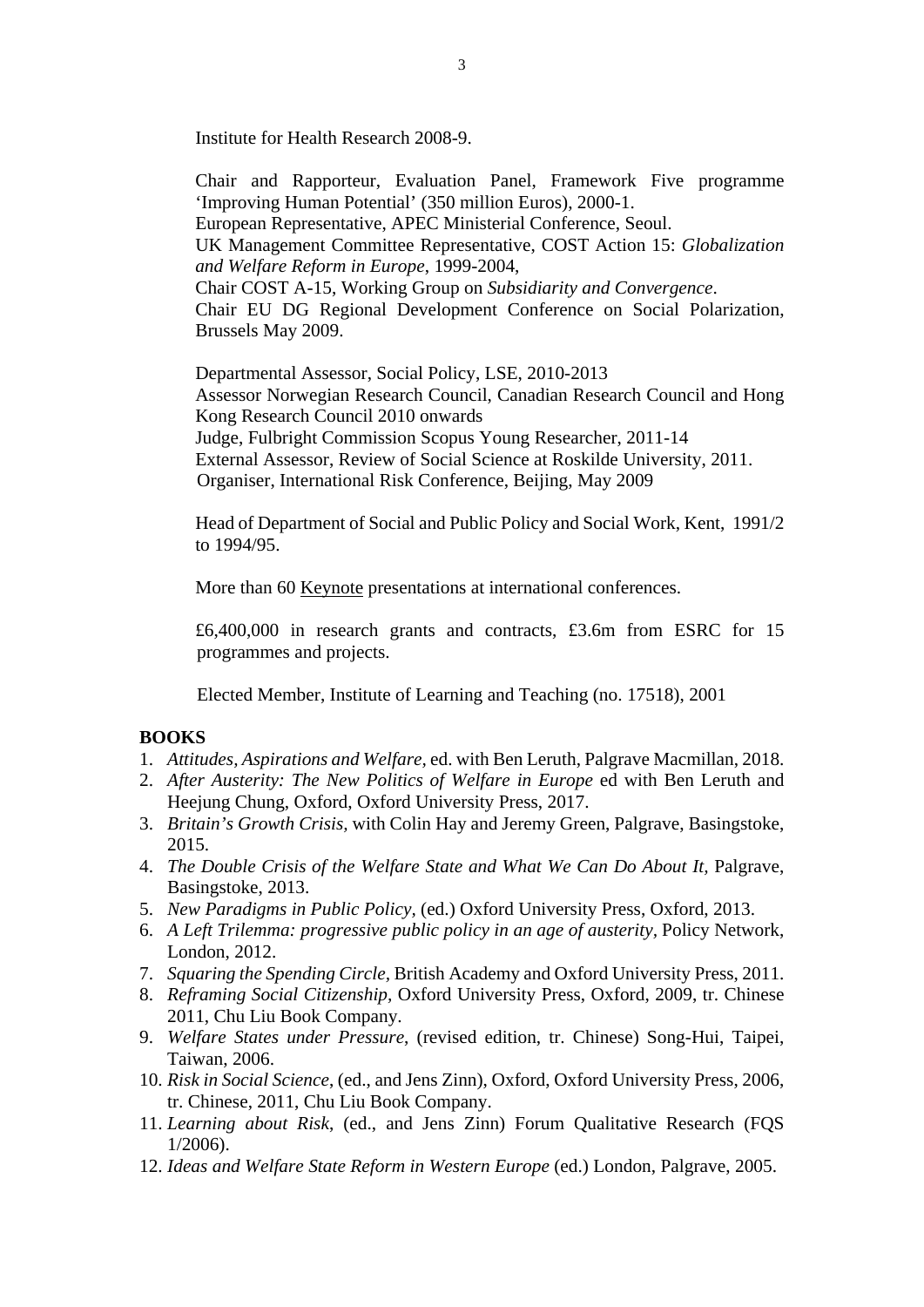- 13. *New Risks, New Welfare: The Transformation of the European Welfare State*, (ed.) Oxford, Oxford University Press, 2004, Chinese translation, 2009, Chu Liu Book Company.
- 14. *Making a European Welfare State? Convergences and Conflicts over European Social Policy*, (ed.), Blackwell, 2004, (papers from Cost A15 group), also special issue, *Social Policy and Administration*, vol 37, no 6.
- 15. *Welfare States under Pressure*, (ed.), Sage, London and California, 2001
- 16. *Risk, Trust and Welfare*, (ed.), Macmillan, London and St. Martin's Press, New York, 2000.
- 17. *European Welfare Futures* (Vic George, Giuliano Bonoli and Peter Taylor-Gooby), Polity Press, Cambridge and Blackwell, New York, 2000 (revised edition in Korean 2004, B and I publishing, Seoul).
- 18. *The End of the Welfare State? Responses to Retrenchment* (ed., with S. Svallfors), Routledge, London, 1999, second edition 2007.
- 19. *Choice and Public Policy: the Limits to Welfare Markets*, (ed.), Macmillan, London, and St Martin's Press, New York, 1998.
- 20. *European Welfare Policy: Squaring the Welfare Circle* (ed., Vic George and Peter Taylor-Gooby), Macmillan, London, 1996.
- 21. *Markets and Managers* (ed., Peter Taylor-Gooby and Robin Lawson) Open University Press, 1993
- 22. *Dependency Culture* (Hartley Dean and Peter Taylor-Gooby), Harvester Wheatsheaf, Hemel Hempstead, 1992.
- 23. *Social Change, Social Welfare and Social Science*, Harvester Wheatsheaf, Hemel Hempstead, and University of Toronto Press, Toronto, 1991.
- 24. *The Private Provision of Public Welfare*, (Elim Papadakis and Peter Taylor-Gooby), Wheatsheaf, Hemel Hempstead, 1987.
- 25. *Public Opinion, Ideology and the Welfare State*, Routledge Kegan Paul, London, 1985.
- 26. *From Butskellism to the New Right*, Open University, Milton Keynes, 1983.
- 27. *Social Theory and Social Welfare*, (Peter Taylor-Gooby and Jen Dale), Edward Arnold, London, 1981.
- 28. *Political Philosophy and Social Welfare*, (Raymond Plant, Harry Lesser and Peter Taylor-Gooby), Routledge Kegan Paul, London, 1980, second edition 2009.

#### **Edited Journals**

Chung, H., Taylor-Gooby, P. and Leruth, B. eds. (2018). *Political Legitimacy and Welfare State Futures.* Special Issue of Social Policy & Administration'. *Social Policy and Administration*.

Peter Taylor-Gooby (2003) *Open Markets versus Welfare Citizenship: conflicting approaches to policy convergence in Europe* Special Issue of Social Policy & Administration, 37, 6

## **ACADEMIC ARTICLES**

1. Peter Taylor-Gooby, Jan-Ocko Heuer, Heejung Chung, Benjamin Leruth, Steffen Mau, Katharina Zimmermann (2019 forthcoming) 'Regimes, Social Risks and the Welfare Mix: Unpacking Attitudes to Pensions and Childcare in Germany and the UK through Deliberative Forums'. *Journal of Social Policy.*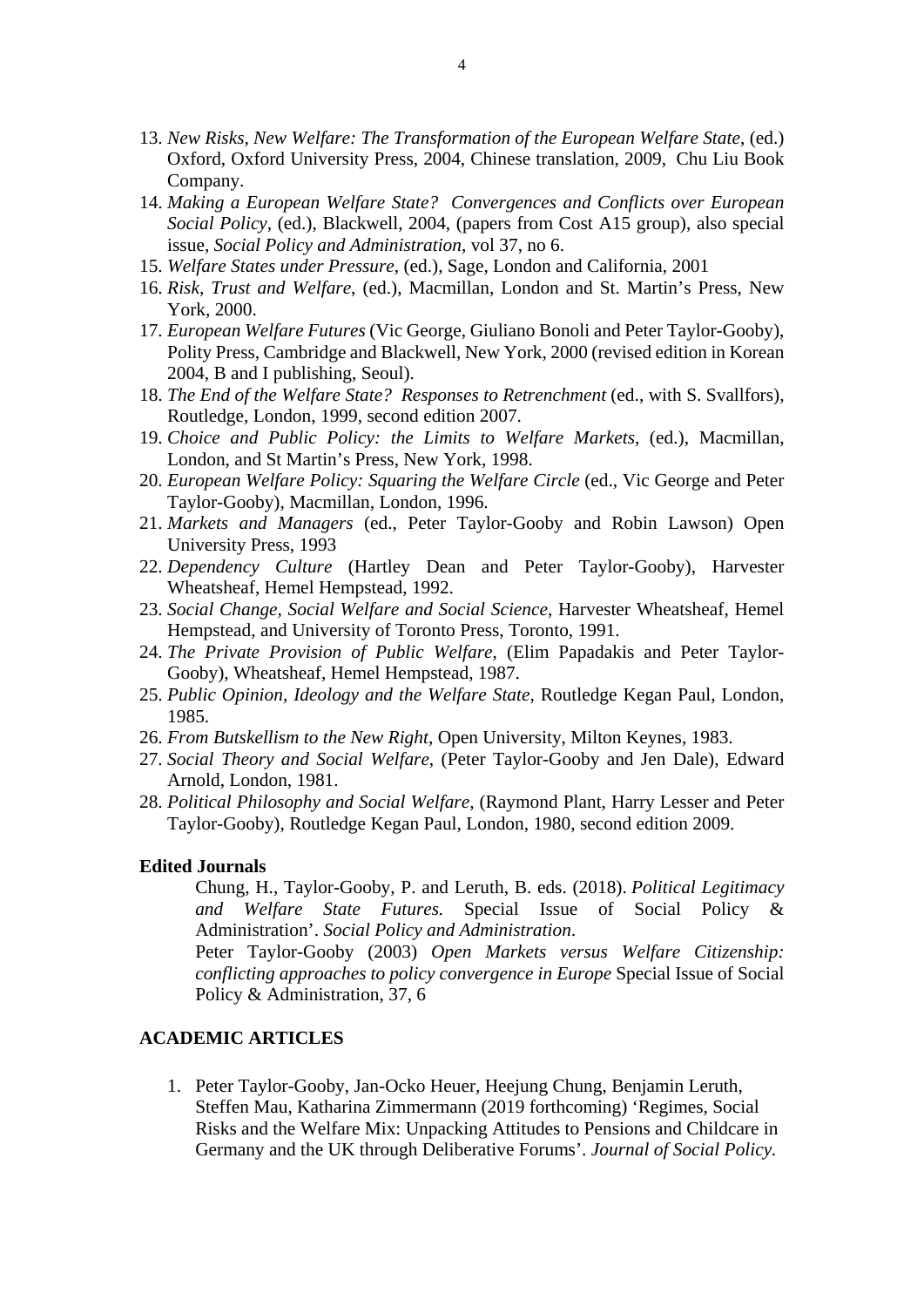2. Peter Taylor-Gooby (2018). 'Identifying attitudes to welfare through deliberative forums – the emergence of reluctant individualism'. *Policy and Politics*, 12 January 2018.

https://doi.org/10.1332/030557318X15155868234361

- 3. Peter Taylor-Gooby, Bjorn Hvinden, Benjamin Leruth, Steffen Mau, Mi Ah Schoyen, and Adrienn Gyory 'Moral Economies of the Welfare State: A qualitative comparative study', *Acta Sociologica, September* 2018.
- 4. Chung, H., Taylor-Gooby, P. and Leruth, B. (2018). 'Introduction: Political Legitimacy and Welfare State Futures'. *Social Policy and Administration*.
- 5. Taylor-Gooby, P., Chung, H. and Leruth, B. (2018). 'The Contribution of Deliberative Forums to Studying Welfare State Attitudes – a United Kingdom Study.' *Social Policy & Administration* DOI: 10.1111/spol.12405
- 6. 'Leruth, B. and Taylor-Gooby, P. (2018) 'Does political discourse matter? Comparing party positions and public attitudes on immigration in England', *Politics*, 7 March 2018, https://doi.org/10.1177/0263395718755566
- 7. 'Redoubling the crisis of the Welfare State' *Journal of Social Policy*, 46, 4, 815-835 2017. https://doi.org/10.1017/S0047279417000538
- 8. 'Continuity and change in activation policies' (with Elisabeth McEnhill) *Social Policy and Administration,* 2.5.17 Early View, 10.1111/spol.12310 .
- 9. Susanne Wiborg, Francis Green, Peter Taylor-Gooby, Rachel J. Wilde 'Free Schools in England: 'Not Unlike other Schools'?' *Journal of Social Policy* , First View DOI: DOI: https://doi.org/10.1017/S004727941700023X, 27 April 2017, 1-19.
- 10. 'The Divisive Welfare State', *Social Policy and Administration,* 50, 6, 712-33, 2016. doi: 10.1111/spol.12257
- 11. Rachel Wilde, Francis Green, Peter Taylor-Gooby, Susanne Wiborg (2017) 'Private schools and the provision of public benefit' *Journal of Social Policy*, DOI: 10.1017/S0047279415000719. 27 April 2016, pp. 305-23
- 12. 'Social division and state restructuring', *British Journal of Sociology*, 2015.
- 13. 'Making the case for the Welfare State', *Policy and Politics* 2015, 43: 4, 597- 614. http://dx.doi.org/10.1332/147084414X14081190124376.
- 14. 'Challenges to the welfare state in Europe' *Social Policy Review* (CASS Official Journal), 4, 113-141, 2013.
- 15. 'Can 'New Welfare' address poverty through more and better jobs?' (with Julia M. Gumy and Adeline Otto), *Journal of Social Policy,* 43.4, 1 – 22; DOI: 10.1017/S0047279414000403, Published online: 17 June 2014
- 16. 'Welfare State Restructuring: reasons to be cheerful', *Policy Review,* 6, March 2014.
- 17. 'Work, work, work: you know it makes sense' *Policy Network Observatory*, December 5, 2013.
- 18. 'Mobilising politically against embedded Anglo-Liberalism' (with Smith, N., Dolphin, T., Sen, H. and Hay, C.) *Renewal,* September 2013, 65-86.
- 19. (with Ed Waite) 'Towards a More Pragmatic Multiculturalism? How the UK policy community sees the future of ethnic diversity policies', *Governance,* 27: 2, 267–289, April 2014
- 20. 'Risk in a time of austerity: interview with Bob Heyman', *Health, Risk and Society,* 2013 (forthcoming)
- 21. 'Why do people stigmatise the poor at a time of rapidly increasing inequality, and what can be done about it?' *Political Quarterly*, 84, 1 2013.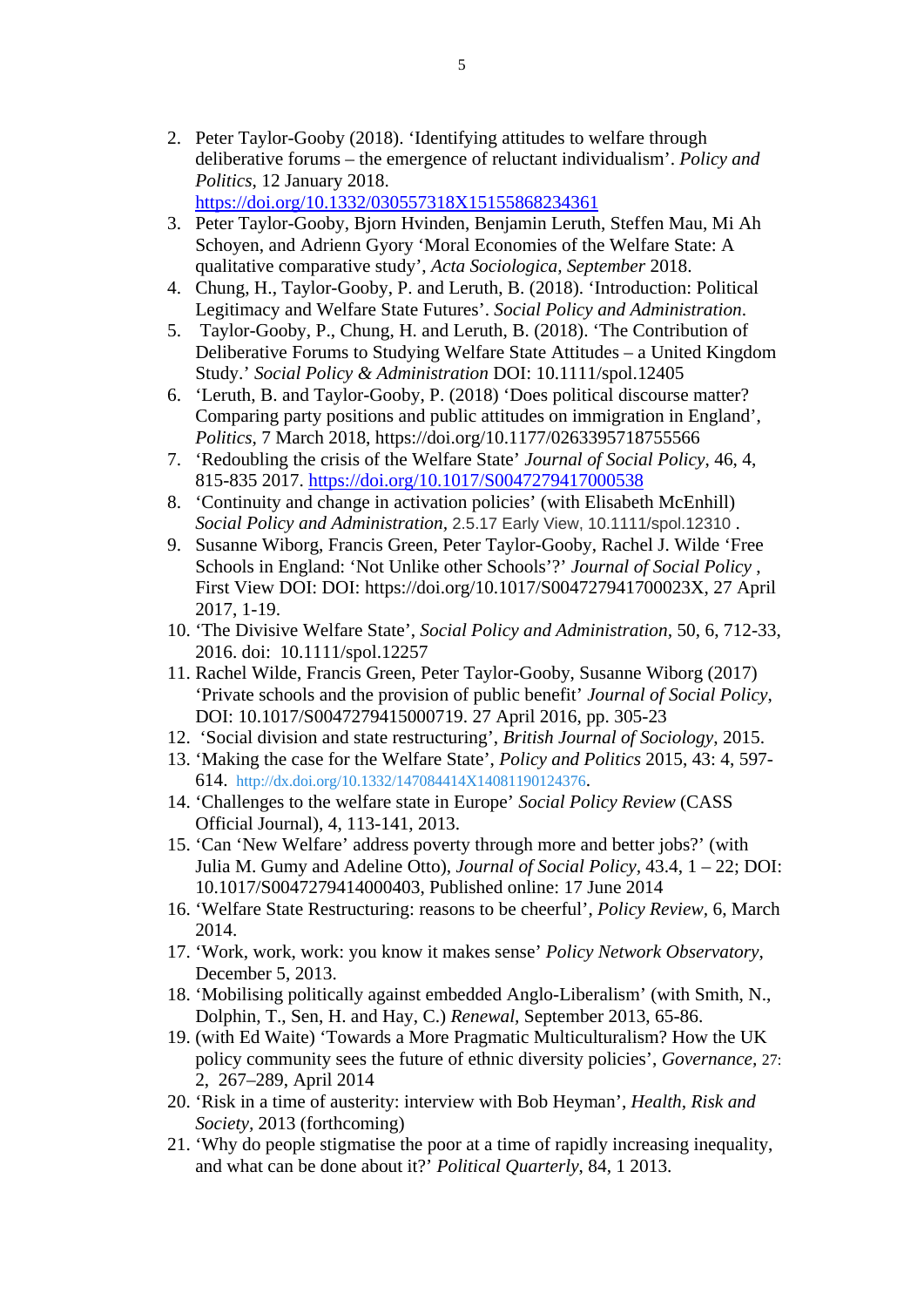- 22. 'Beveridge Overboard? How the UK government is using the crisis to permanently restructure the welfare state'*, Intereconomics,* 47, 4, 224-30, 2012.
- 23. 'Public policy futures: a Left trilemma?' *Critical Social Policy,* 1.10.2012 doi: 10.1177/0261018312458044.
- 24. 'Resisting welfare state restructuring in the UK', *Journal of Poverty and Social Justice,* 20, 2, 119-13, 2012.
- 25. 'A Systematic Review Approach to Comparative Studies in Social Policy' (with Trude Sundberg). *Social Policy and Administration,* 2013, Social Policy and Administration, 47: 4, 416–433.
- 26. 'Riots, demonstrations, strikes and the Coalition programme', *Social Policy and Society,* 12, 1, 1-15, 2013.
- 27. 'The Civil Society Route to Social Cohesion', *International Journal of Sociology and Social Policy,* 32, 7/8, 368-85, 2012.
- 28. 'Root and Branch Restructuring to Achieve Major Cuts: The Social Ambitions of the Coalition', *Social Policy and Administration,* 46, 1 61-82, 2012.
- 29. 'Public spending, austerity and the crisis', *Environment and Planning A*, 43, 6, 1239-41, 2011.
- 30. 'Breaking Down the Percentages', *Guardian Public*, 15 February, 2011.
- 31. 'The Coalition Programme: A new vision for Britain or politics as usual?' (with Gerry Stoker), *Political Quarterly,* 82, 1, 4-27, January 2011.
- 32. 'Taking Advantage: informal social mechanisms and equal opportunities policies', *International Journal of Sociology and Social Policy,* 31, 5, 2011.
- 33. 'Security, equality and opportunity: attitudes and the sustainability of social protection', *Journal of European Social Policy*, 21, 2, 150-63, 2010.
- 34. 'The Risk Society Hypothesis', (with Andreas Cebulla) *Journal of Risk Research,* 14, 2011, 1-22.
- 35. 'Opportunity and Solidarity', *Journal of Social Policy*, 40, 4, 2011
- 36. 'Does risk society erode welfare state solidarity?' *Policy and Politics*, 39, 2011, 147-62..
- 37. 'The Canon: the Hidden Injuries of Class', *Times Higher*, September 16, 2010.
- 38. 'Fairness, Equality and Legitimacy: a qualitative comparative study of Germany and the UK' *Social Policy and Administration*, 44, 1, 85-103, 2010 (with Rose Martin).
- 39. 'New Labour and reform of the English NHS: user views and attitudes', *Health Expectations*, 13, 2, 2010 (with Andrew Wallace).
- 40. 'Public Values and Public Trust', *Journal of Social Policy*, 38, 3, 401-20, 2009 (with Andrew Wallace).
- 41. 'Reframing Social Citizenship', *Journal of Welfare and Social Security Studies*, 79, March, 11-48, 2009 (English and Hebrew translation).
- 42. 'Assumptive Worlds and Images of Agency', *Social Policy and Society*, 7, 3, 1- 12, 2008.
- 43. 'Sociological Approaches to Risk: strong in analysis but weak in policy', *Journal of Risk Research*, 11, 7, 863-76, 2008.
- 44. 'The New Welfare Settlement in Europe' *European Societies*, 10, 1 3-24, 2008, also published in *The Italian Journal of Social Policy* (*La Rivista delle Politiche Sociali*), 2009.
- 45. 'Choice and Values: individualized rational action and social goals', *Journal of Social Policy*, 37, 2, 1-19, 2008; reprinted in *Welfare Theory and Development,*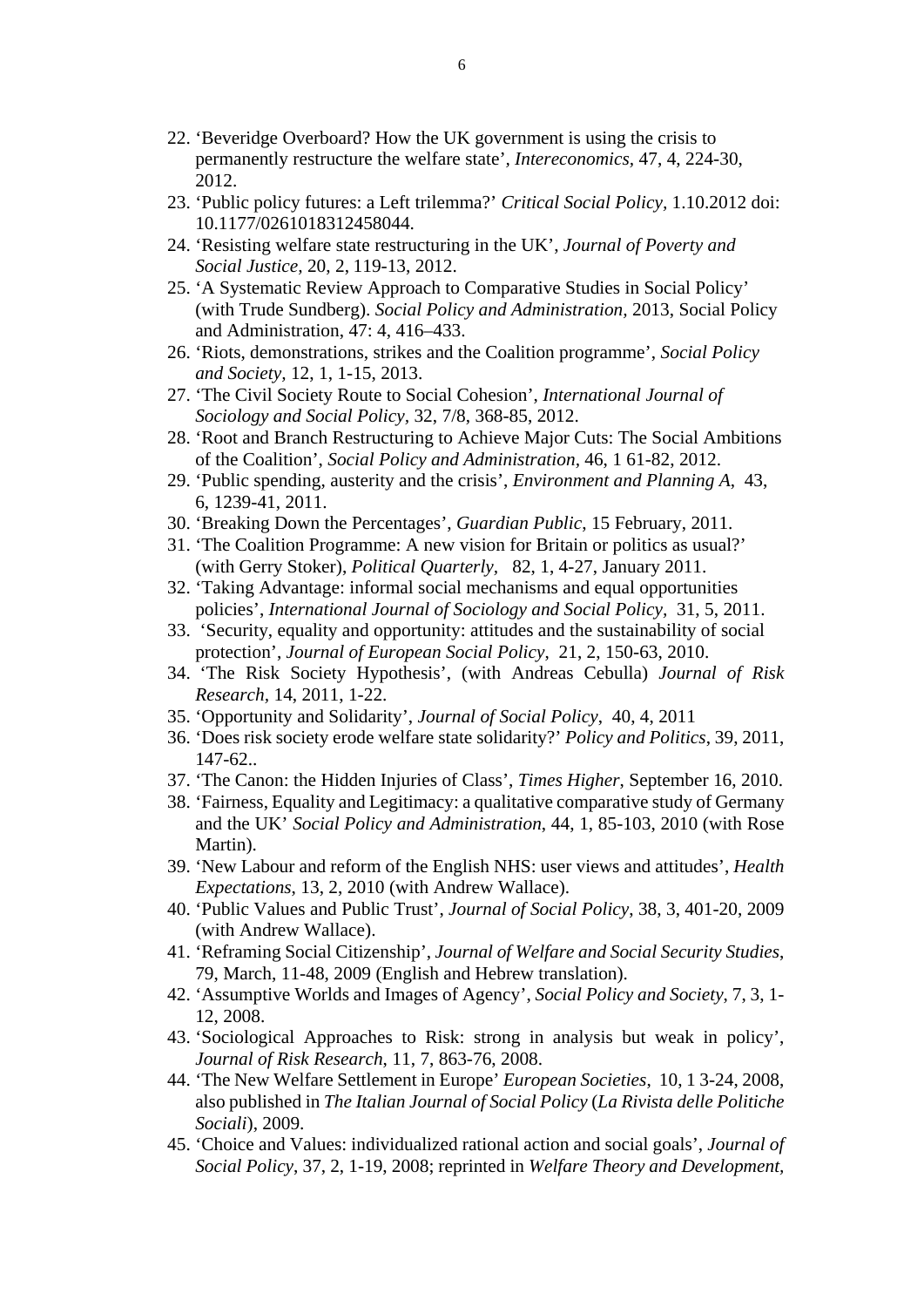Alcock, P. ánd Powell, M. (eds.), Sage, London, 2010.

- 46. 'Trust and Welfare State Reform: the example of the NHS', *Social Policy and Administration*, 42, 3, 288-306, 2008.
- 47. 'Prevention and integration: rational actors and state welfare', *International Journal of Social Quality*, 2008.
- 48. 'Justifying State Welfare, The contribution of social policy to social cohesion in market capitalism', *Social Security Studies*, 2, 4, 10-29, 2007 (English and Chinese translation).
- 49. 'The rational actor reform paradigm: delivering the goods, but destroying public trust?', *European Journal of Social Quality,* 6, 2, 121-42, 2006.
- 50. 'New Labour's Policy Style: a mix of policy approaches', *Journal of Social Policy*, 35, 4, 629-49, 2006 (Trine Larsen, Peter Taylor-Gooby and Johannes Kannanen).
- 51. 'Current Directions in Risk Research: Re-invigorating the Social?', *Risk Analysis*, 26, 2, 397-411, 2006 (and Jens Zinn).
- 52. 'Trust, Risk and Health Care Reform', *Health, Risk and Society*, 8, 3, 1-7, 2006.
- 53. 'Social Divisions of Trust: Scepticism and Democracy in the *GM Nation?* Debate', *Journal of Risk Research*, 9, 1, 75-95, 2006.
- 54. 'Pervasive Uncertainty in Second Modernity: an empirical test', *Sociological Research Online*, 10, 4, 2005.
- 55. 'How Good is Social Policy Research?' *Policy World*, 2, 2, June 2005.
- 56. 'Is the Future American? Can Left Politics Preserve European Welfare States from Erosion Through Growing 'Racial' Diversity?' *Journal of Social Policy*, 34, 4, 661-73, 2005.
- 57. 'Uncertainty, Trust and Pensions: the case of the UK reforms', *Social Policy and Administration*, 39, 3, 217-32, 2005.
- 58. 'Market Means, Welfare Ends: the UK Welfare State Experiment' (and Trine Larsen and Johannes Kananen), *Journal of Social Policy* 33, 4, 2004.
- 59. 'New Social Risks in Post-Industrial Society' (and Johannes Kananen), *International Social Security Review* 57, 3, 45-64, 2004.
- 60. 'Open Markets and Welfare Values' *European Societies*, 6, 1, 29-48, 2004.
- 61. 'Neglecting Europe' (Anne Daguerre and Peter Taylor-Gooby), *Journal of European Social Policy*, 14, 1, 25-39, 2004.
- 62. 'Introduction: Open Markets versus Welfare Citizenship: conflicting approaches to policy convergence in Europe', *Social Policy and Administration* (special issue), 37, 6, 539-54, 2003.
- 63. 'Adaptation to Labour Market Change in France and the UK' (Anne Daguerre and Peter Taylor-Gooby), Social *Policy and Administration* (special issue), 37, 6, 625-39, 2003.
- 64. 'Paying for "World Class" Services: A British Dilemma' (Peter Taylor-Gooby and Charlotte Hastie), *Journal of Social Policy*, 32, 2, 271-88, 2003.
- 65. 'Dissatisfaction with the NHS: too few resources, or the "new consumerism"?' (Peter Taylor-Gooby and Charlotte Hastie), *Political Quarterly*, 74, 2, 233-40, 2003.
- 66. 'Querulous Citizens: Welfare Knowledge and the Limits to Welfare Reform', *Social Policy and Administration* (Peter Taylor-Gooby, Charlotte Hastie and Caroline Bromley), 37 1, 1-20, 2003.
- 67. 'The Silver Age of the Welfare State: Perspectives on Resilience', *Journal of Social Policy* 31, 4, 597-622, 2002.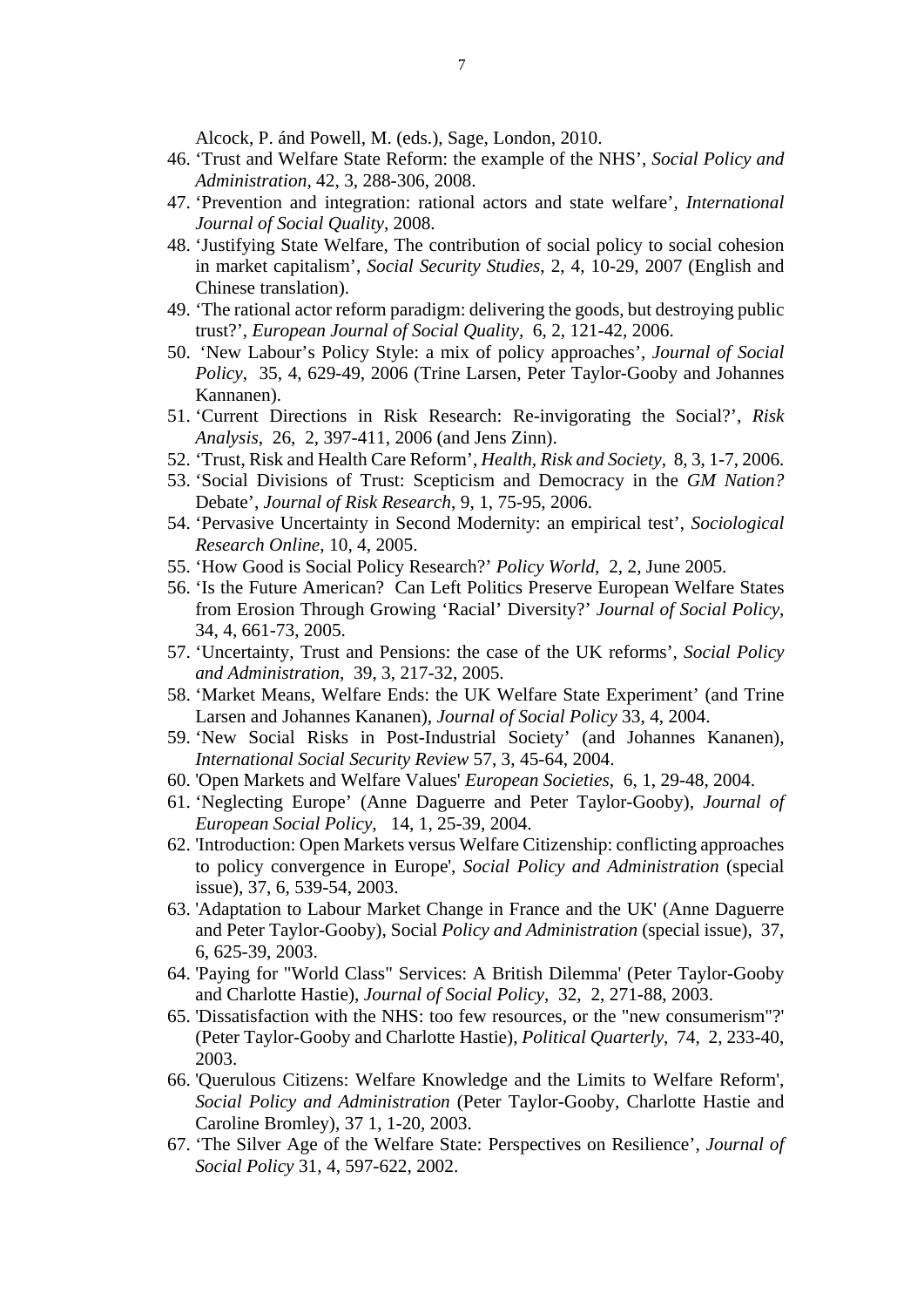- 68. 'Varieties of Risk', *Health, Risk and Society*, 4, 2, 109-113, 2002.
- 69. 'Social Welfare and Social Democracy, Introduction to Themed Section' and 'Some Useful Sources', *Social Policy and Society*, 1, 1, pp 35-7 and 81-3, 2001.
- 70. 'Sustaining State Welfare in Hard Times: Who Will Foot the Bill?' *Journal of European Social Policy*, 11, 2, pp 133-48, 2001. (Also published in *Journées de l'Association D'Economie Sociale*, Oct 2001 ed. l'Harmattan.)
- 71. 'Risk, Contingency and the Third Way: Evidence from BHPS and Qualitative Studies', *Social Policy and Administration*, 35, 2, pp. 195-211, 2001.
- 72. 'Doing Business in the NHS. Exploring dentists' decisions to practice in the public or the private sectors', (Mike Calnan, Sue Silvester, Graham Manley and Peter Taylor-Gooby), *Sociology of Health and Illness*, 22, 6, pp.742-64, 2000.
- 73. 'Blair's Scars', *Critical Social Policy*, 20, 3, 331-48, 2000.
- 74. 'Knights, Knaves and Gnashers: Professional Values and Private Dentistry', (Peter Taylor-Gooby, Sue Silvester, Mike Calnan and Graham Manley), *Journal of Social Policy*, 29, 3, 375-96, 2000.
- 75. 'Going Private? Exploring the Drift away from the NHS', (Mike Calnan, Sue Silvester, Graham Manley and Peter Taylor-Gooby) *Primary Dental Care,* April, 49-54, 2000.
- 76. 'Risk and the Welfare State', *British Journal of Sociology*, (Peter Taylor-Gooby, H.Dean, M.Munro and G.Parker), 50, 2, 177-95, 1999 (also published in translation in the Hungarian journal: *Esély*, June, 2000)
- 77. 'Bipolar Bugbears', *Journal of Social Policy*, 28, 2, 299-304, 1999.
- 78. 'Squaring the Welfare Circle' in *International Journal of Social Research Methodology*, 2, 2, pp183-9, 1999.
- 79. 'Filling in Time', (Mike Calnan, Sue Silvester, Graham Manley and Peter Taylor-Gooby) *Health Services Journal*, 109, 5671, 22-3, 1999.
- 80. 'Policy Change at a Time of Retrenchment: Recent Pension Reform in France, Germany, Italy and the UK', *Social Policy and Administration*, 33, 1, pp.1-19, 1999.
- 81. 'Markets and Motives: Trust and Egoism in Welfare Markets', *Journal of Social Policy*, 28, 1, 97-115, 1999.
- 82. '"Things can only get better" ': Expectations and the Welfare State', *Policy and Politics*, 24, 4, pp.471-7, 1998.
- 83. 'Comments on Amitai Etzioni: voluntary simplicity: characterization, select psychological implications and societal consequences', *Journal of Economic Psychology*, 19, 6, pp.645-51, 1998.
- 84. 'Choice and Public Policy', *Social Sciences*, ESRC, 37, January, pp 3-4, 1998.
- 85. 'In Defence of Second-Best Theory: State, Class and Capital in Social Policy', Journal *of Social Policy*, 26, 2, pp.171-92, 1997 (published in translation in the Hungarian journal: *Esély*, Sept 1998).
- 86. 'Economic Beliefs and Market Behaviour', *SPA Newsletter*, May, 1997.
- 87. 'European Welfare Futures: the Views of Key Influentials in Six European Countries on Likely Developments in Social Policy', *Social Policy and Administration*, 31, 1, 292-310, 1997.
- 88. 'The New Choices in Welfare', *Social Sciences*, 34, March, 1997.
- 89. 'The Future of Health Care in Six European Countries the Views of Key Influentials', *International Journal of Health Services*, 26, 2, pp.203-19, 1996.
- 90. 'Politics against Convergence? Current Trends in European Social Policy', *Swiss Political Science Review*, 2, 3, pp. 1-17 (Giuliano Bonoli, Vic George and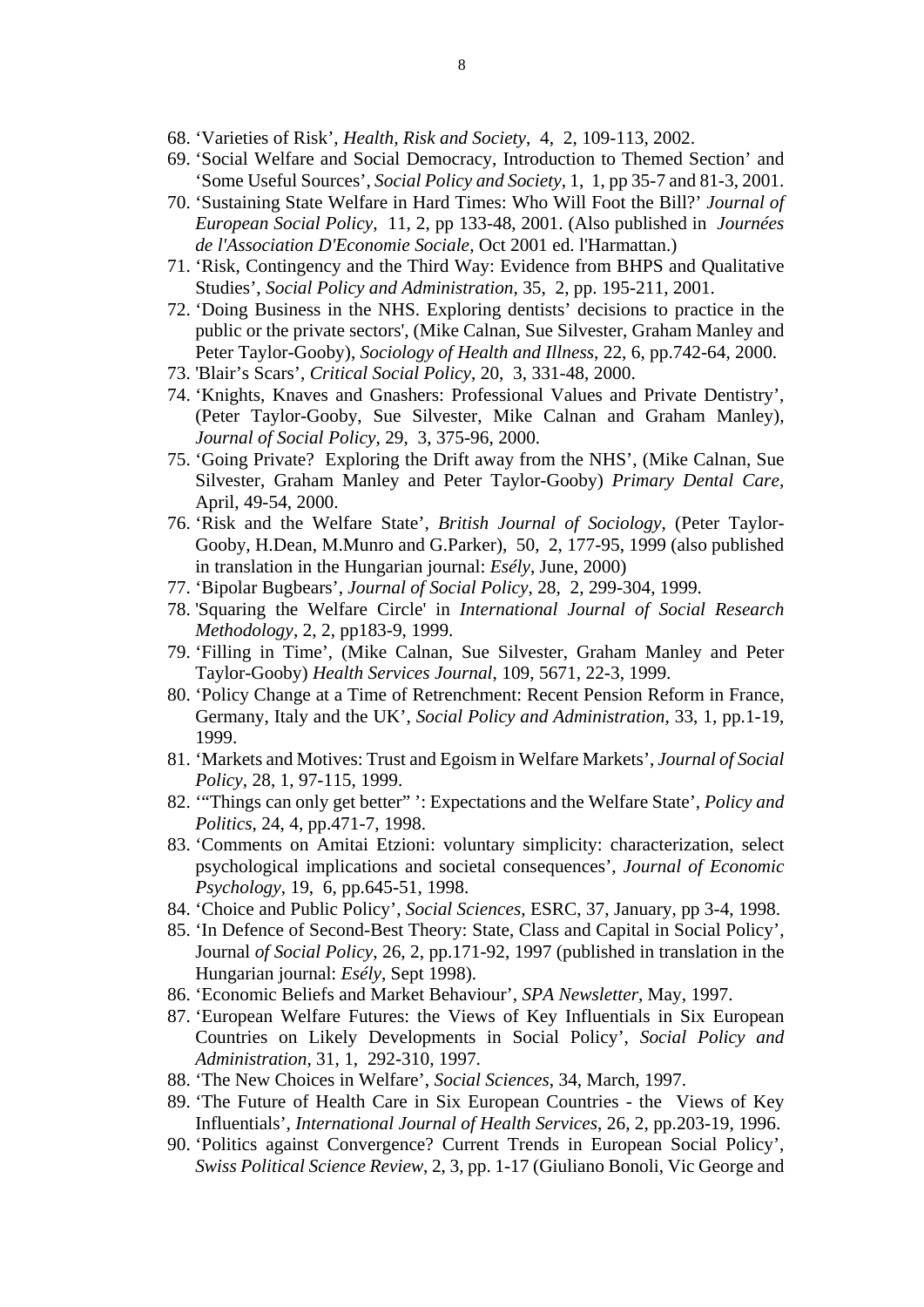Peter Taylor-Gooby), 1996 (Reprinted in M.Hill (ed) *Income Maintenance Policy*, Edward Elgar, Cheltenham, 2000).

- 91. 'Paying for Welfare: The View from Europe', *Political Quarterly*, 67, 2, p.116- 27, 1996.
- 92. 'Eurosclerosis in European Welfare States: Regime Theory and the Dynamics of Change', *Policy and Politics*, 24, 2, pp.109-23, 1996, (Reprinted in M.Hill (ed) *Income Maintenance Policy*, Edward Elgar, Cheltenham, 2000).
- 93. 'Economic Beliefs and Behaviour the London Conference', *Social Sciences*, ESRC, November, 29, p.8, 1995.
- 94. 'Postmodernism and Social Policy: a Great Leap Backwards?', *Journal of Social Policy*, 23 3, pp.385-405, 1994 (also published in *Political Science Annual, 1994*, ed S. Mukherjee, University of New Delhi, India and in *Welfare: Critical Concepts*, ed C. Jones-Finer and N.Deakin, Sympatico, California).
- 95. 'Ideology and Social Policy: New Developments in Theory and Practice', *The Australian and New Zealand Journal of Sociology*, 30, 1, pp.71-82, 1994.
- 96. 'Citizenship, Dependency and the Welfare Mix: Problems of Inclusion and Exclusion', *International Journal of Health Services*, 23, 3, pp.455-74, 1993.
- 97. 'Poverty Born in Captivity' *Community Care*, 963, 22nd April, pp. 15-7, 1993.
- 98. 'Welfare State Regimes and Welfare Citizenship' *Journal of European Social Policy*, 1, 2, pp.93-105, 1991.
- 99. 'Welfare, Hierarquia e la 'Nova Direita' Era Thatcher', *Lua Nova*, 24, autumn, pp.165-87, 1991.
- 100. 'Attitudes to Welfare Policy in the UK', *Indian Journal of Social Work*, 51, 3, July, pp.409-15, 1990.
- 101. 'Statutory Sick Pay and Inequality', (Hartley Dean and Peter Taylor-Gooby), *Policy and Politics*, 18, 2, May, pp.145-50, 1990.
- 102. 'Statutory Sick Pay and the Control of Sickness Absence', (Peter Taylor-Gooby and Hartley Dean) *Journal of Social Policy*, 19, 1, January, pp.47-67, 1990.
- 103. 'Current Developments in the Sociology of Welfare', *British Journal of Sociology*, special issue on 'Current Sociology' ed. A.H.Halsey, 40, 4, pp.637- 56, 1989.
- 104. 'Welfare, Hierarchy and the New Right', *International Sociology*, 4, 4, December pp.431-446, 1989.
- 105. 'Disquiet and State Welfare', *International Journal of Urban and Regional Research*, 13, 2, July, pp.201-26, 1989.
- 106. 'The Politics of Welfare Privatisation', *International Journal of Health Services*, 19, 2, July, pp.209-20, 1989.
- 107. 'Welfare Politics in the UK: the Impact of Current Policies', *Talking Politics*, 1, 2, pp.38-43, 1989.
- 108. 'The Future of the British Welfare State', *European Sociological Review*, 4, 1, 1988.
- 109. 'Attitudes to Welfare Policy in the House of Commons and the Development of the Welfare State' (Peter Taylor-Gooby and Hugh Bochel), *Political Studies*, 36, 2, July, pp.334-40, 1988.
- 110. 'Parliament and Disability in Britain', (Peter Taylor-Gooby and Hugh Bochel), *International Journal of Rehabilitation Research*, 11, 2, March, pp.103-8, 1988
- 111. 'MPs' Influence on Welfare Policy' (with H.Bochel), *Parliamentary*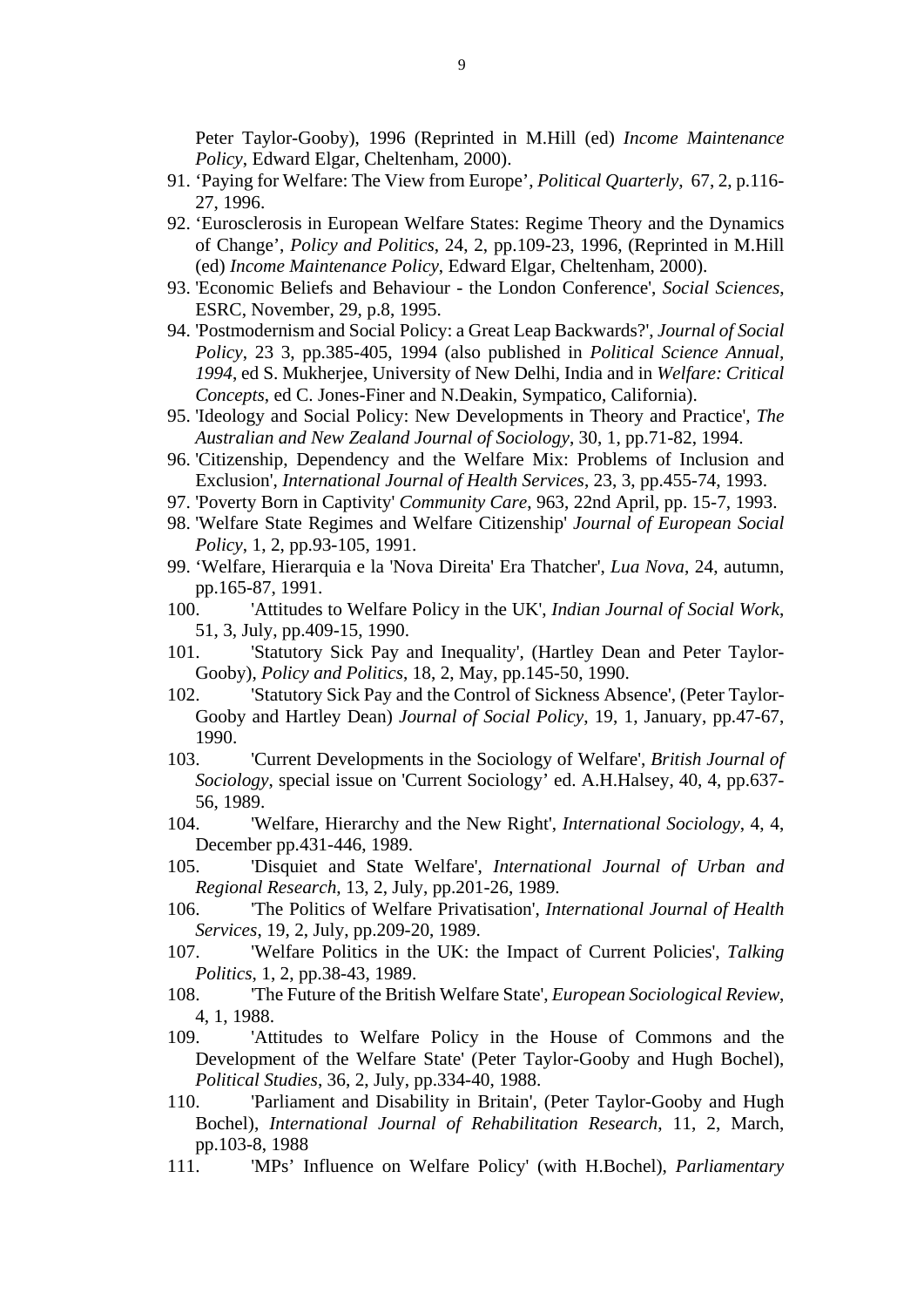*Affairs*, 41, 2, April, pp.209-18, 1988.

- 112. 'Public Opinion, Party Policy and MPs' Attitudes to Welfare' (Peter Taylor-Gooby and Hugh Bochel), *Political Quarterly*, 59, 2, May, pp.250-8, 1988.
- 113. 'MPs' Attitudes and the Future of Welfare' (Peter Taylor-Gooby and Hugh Bochel), *Public Administration*, 66, 3, September, 1988.
- 114. 'Back to the Future: Occupational Welfare and Social Policy', *Journal of Social Policy*, 17, 1, March, pp.23-39, 1988.
- 115. 'MPs' Attitudes to Welfare' (Hugh Bochel and Peter Taylor-Gooby), *Teaching Politics*, 17, 1, January, 85-95, 1988.
- 116. 'Consumer Attitudes and Participation in State Welfare' (Peter Taylor-Gooby and Elim Papadakis) *Political Studies*, 35, 3, October, pp.467-81, 1987.
- 117. 'Looking Beyond the Market', *Economic Affairs*, 17, 3, August, 1987.
- 118. 'Welfare Attitudes: Cleavage, Consensus and Citizenship', *Quarterly Journal of Social Affairs*, 3, 3, September, pp.199-211, 1987.
- 119. 'Political Consciousness and Attitudes to Welfare', *International Journal of Sociology and Social Policy*, 7, 1, February, pp.83-9, 1987.
- 120. 'Positional Satisfaction and State Welfare', (Elim Papadakis and Peter Taylor-Gooby), *Sociological Review*, 34, 4, pp.812-26, 1986.
- 121. 'Consumption Cleavages and Welfare Politics', *Political Studies*, 34, 4, pp.592-606, 1986.
- 122. 'Households, Work and Politics' (Ray Pahl, Spiros Missiakoulis and Peter Taylor-Gooby), *International Journal of Sociology and Social Policy*, 6, 3, pp.28-41, 1986.
- 123. 'Privatisation, Power and the Welfare State', *Sociology*, 20, 2, 1986.
- 124. 'Women, Work, Money and Marriage: A Reply to McGlone and to Pudney and Dale', *Sociology*, 20, 1, pp.93-5, 1986.
- 125. 'Personal Consumption and Gender', *Sociology*, 19, 2, pp.273-84, 1985.
- 126. 'Pleasing All of the People', *Government and Opposition*, 20, 3, pp.396- 407, 1985.
- 127. 'Attitudes to Welfare: Review Article', *Journal of Social Policy*, 14, 1, pp.73-83, 1985.
- 128. 'The Hitch-hiker's Guide to Support for the Welfare State', *Sociology*, 18, 1, pp.88-95, 1984.
- 129. 'The Welfare State and Individual Freedom', *Political Studies*, 31, 4, pp.640- 9, 1983.
- 130. 'Public Opinion and the Privatisation of Welfare A Reanalysis of the 1978 IEA Survey' (Ken Judge, Peter Taylor-Gooby and Jill Smith), *Journal of Social Policy*, 12, 4, pp.469-91, 1983.
- 131. 'Legitimation Deficit, Public Opinion and the Welfare State', *Sociology*, 17, 2, 1983.
- 132. 'Moralism, Self-interest and Attitudes to Welfare', *Policy and Politics*, 11, 2, 1983.
- 133. 'Ambivalence and Altruism', *Policy and Politics*, 11, 1, (reprinted in *Tax Policy*, S.Steinmo (ed) Edward Elgar, Cheltenham, 1998), 1983.
- 134. 'Attitudes to State Welfare', *ESRC Newsletter*, 59, 1983.
- 135. 'Two Cheers for the Welfare State', *Journal of Public Policy*, 2, 4, 1982.
- 136. 'Rationing and Rationality: Popper's Criterion of Verifiability and Approaches to Social Policy', *International Journal of Sociology and Social*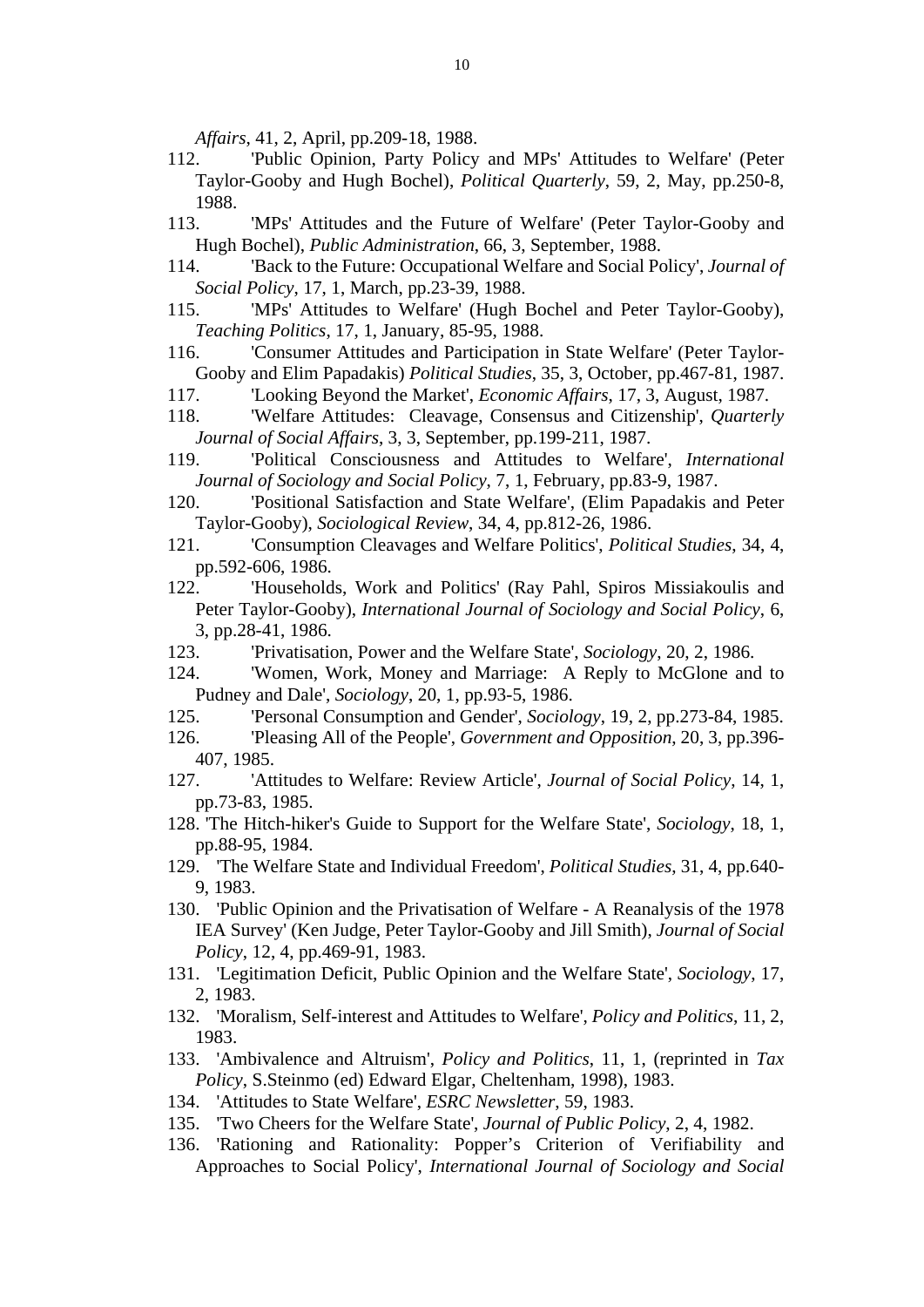*Policy*, 2, 4, pp.53-67, 1982.

- 137. 'Freedom: Facts and Figments', *Journal of Social Policy*, 11, 4, 1982.
- 138. 'The Empiricist Tradition in Social Administration', *Critical Social Policy*, 1, 2, pp.6-21, 1981.
- 139. 'The New Right and Social Policy', *Critical Social Policy*, 1, 1, pp.18-32, 1981.
- 140. 'The State, Class Ideology and Social Policy', *Journal of Social Policy*, 10, 4, pp.433-52, 1981.
- 141. 'Rent Benefits and Tenants' Attitudes', *Journal of Social Policy*, 5, 3, 1976.

#### **CHAPTERS**

#### **38 chapters in self-edited books, plus:**

- 1. 'Solidarity in a Changing Welfare State' in Beresford, P. and Coft, S. (eds.) *Social Policy First Hand,* Bristol, Policy Press, 2017.
- 2. 'Social Policy Innovation' in Fenger, M. et al (eds) *The Resilience of European Labour Markets,* Policy Press, 2017.
- 3. 'Labour market innovation in the UK' in Fenger, M. et al (eds) The Resilience of European Labour Markets, Policy Press, 2017.
- 4. 'Introduction', 'The UK' and 'Conclusion' co-authored' in *After Austerity: The New Politics of Welfare in Europe* ed with Ben Leruth and Heejung Chung, Oxford, Oxford University Press, 2017.
- 5. 'The Double Crisis of the Welfare State and What We Can Do About It', in Gerhard Wegner (ed.) *The Legitimacy of the Welfare State,* Evangelische Verlagsanstalt, Leipzig, 2015. 170-94 (translated as *Die Legitimitat des Sozialstaates*).
- 6. 'Equality, Rights and Social Justice' in Alcock, P. and Mayo, M. (eds) *Social Policy Handbook,* Palgrave, London 2015.
- 7. 'Public Policy Futures: A Left Trilemma?' in Green, J., Hay, C. and Taylor-Gooby, P. (eds) *Britain's Growth Crisis*, Palgrave, Basingstoke, 2015.
- 8. 'Benefits and Welfare' (with E. Taylor) in Curtice, J. et al. (eds) *British Social Attitudes, 32nd Report,* Natcen, London, 2015.
- 9. 'Do Coalition Policies Undermine Solidarity?**'** in T.Haux et al. (eds.) *In Defence of Welfare II,* Social Policy Association, University of Kent, 2015.
- 10. 'A Systematic Review Approach to Comparative Studies in Social Policy' in Greener, I. and Greve, B. *Evaluation and Evidence in Social Policy,* Wiley Blackwell, Oxford, 2014.
- 11. 'Mobilising politically against Anglo-liberalism' in Ben Jackson (ed.) *The British economy: a crisis of Anglo-liberal capitalism?,* Renewal, London, 2013.
- 12. 'Cuts, privatisation and stigma: two misses and a hit' pp 100-8 in C.Hay and S.Farrall, *The Legacy of Thatcherism,* BA and Oxford University Press, Oxford, 2013.
- 13. 'Public Service Reform and Social Inequality' pp 71-125 in Public Services 2020, Simon Griffiths, Henry Kippin and Gerry Stoker, Bloomsbury Academic Press, 2013.
- 14. 'Never waste a crisis': Is now a good time for progressive welfare state reform?' in H. Sotillo (ed.), *Social Services, Crisis and Solutions*, SIIS San Sebastian, Spain, 2012.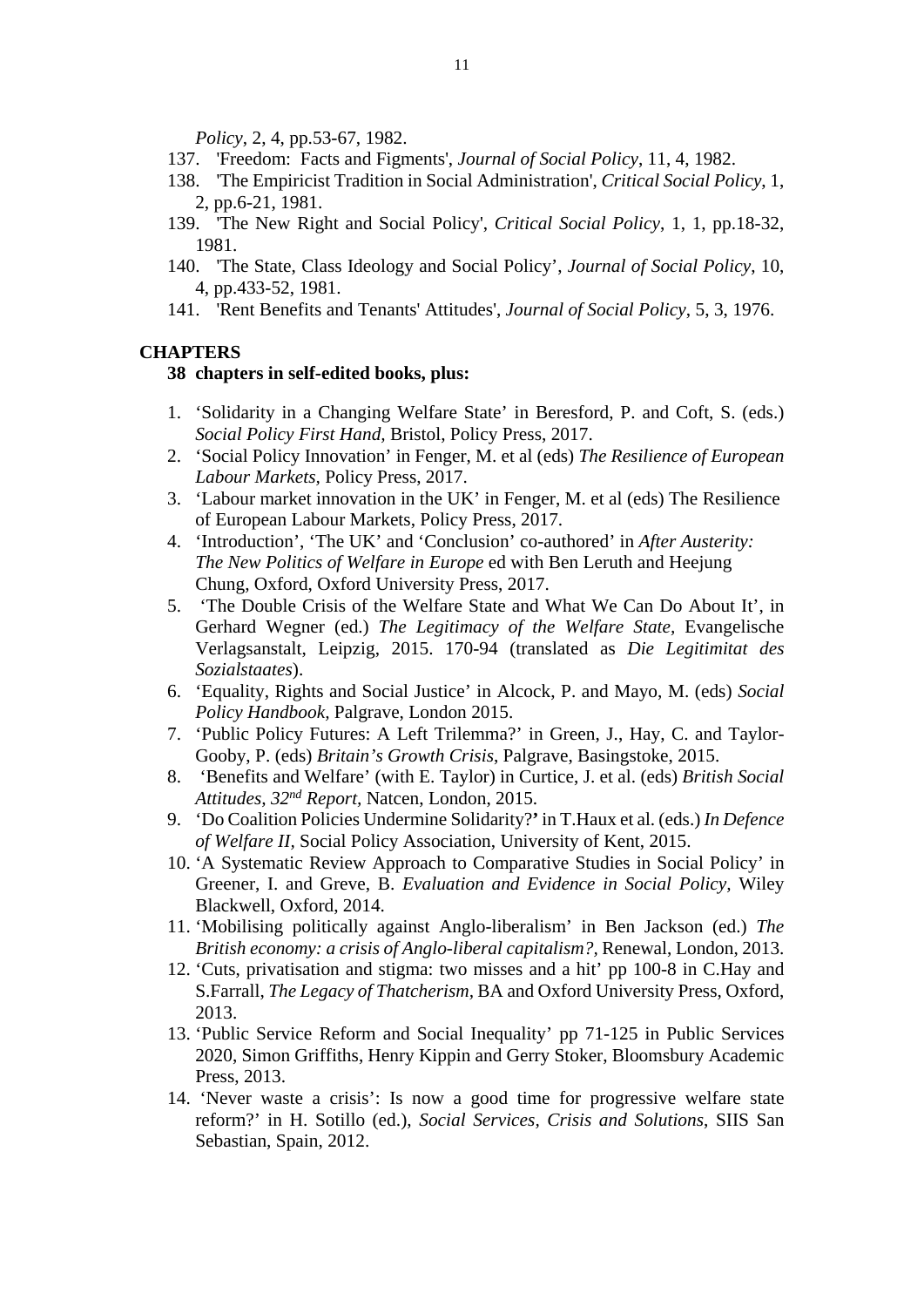- 15. 'Dealing with inequality: an optimistic approach' in J.Reeves (ed.) *Living in Squeezed Britain,* Cumberland House, House, available at: http://www.cumberlandlodge.ac.uk/programme/Reports/Squeezed\_Britain
- 16. 'DR13: How does Economic Inequality Impinge upon Notions of Identity?' *Foresight Review on Inequality and Identity*, GO Science, 2012.
- 17. 'Trust and Confidence in pension: A Literature Review', with Vickerstaff, S., Macvarish, J., Loretto, W. and Harrison, T., DWP, WP108, 2012
- 18. 'Social democracy at the end of the welfare state', in *After the Third Way,*  Cramme, O. and Diamond, P., Policy Network, 2012.
- 19. 'Social justice and public policy' in *The Students' Companion to Social Policy*, Alcock, P. (ed.) Blackwell, Oxford, 2012.
- 20. 'Democracy and participative citizenship?' Forum on Democracy, Council of Europe, 2011.
- 21. 'Social investment and social justice' Section E in Neal Lawson and Howard Reed (eds.) *Plan B,* Compass, London 2011
- 22. 'Public services reform: choice and inequality' in *Beyond Beveridge?* Henry Kippin and Gerry Stoker*,* RSA, London, 2011.
- 23. *'Market means and welfare ends: The UK welfare state experiment'* in *Welfare Theory and Development*" Peter Alcock and Martin Powell (eds.) Sage, 2011 (reprint of 2004 *Journal of Social Policy*, article).
- 24. *'Fairness and Social Provision'* (with Martin, R.) in *Converging worlds of welfare?*, Jochen Clasen (ed.) Oxford University Press, 2011. 33-51.
- 25. *'Differing Notions of Social Welfare?*' (with Burkhardt, C., Martin, R. and Mau S., in *Converging worlds of welfare?*, Jochen Clasen (ed.) Oxford University Press, 2011. 15-32.
- 26. 'The Welfare State Going West' in Social Policy Association, Yeates, N. et at *In Defence of Welfare,* SPA, 2011
- 27. 'Choice and Values: individualized rational action and social goals' in *Theory and Development*, Alcock, P. ánd Powell, M. (eds.), Sage, London, 2010.
- 28. '*What are the Implications of Public Service Reform for Societal Inequality?'* in *Equality, Cohesion and Public Services* (P Buddery (ed.), PST2020 programme, RSA, London, 2010.
- 29. 'Attitudes to Fairness and Opportunity' in *Britain in 2010*, Jacky Clake (ed.) ESRC, 2010 edition, 40-41, 2010.
- 30. 'Social Investment in Europe' in *Social Investment and the Future of Social Policy in Korea*, Yeon-Myung Kim (ed and translator), Sharing House Nanum Press, 2009.
- 31. 'The Future of the European Social Model' in *Social Europe and the Single Market: Where Next?*, Robert Taylor (ed) Smith Institute, London, 2009.
- 32. 'European Welfare Reforms: The Social Investment Welfare State', in *Social Policy at a Crossroad*, Sang-Hyop Lee, Andrew Mason, and Kwangeon Sul (eds), KDI Press, Seoul, 2009, 46-80.
- 33. 'Why don't people trust the NHS when it is getting better?', in *Britain in 2009*, Jackie Clake (ed.), ESRC, Swindon, 30.
- 34. 'The new regulatory state in the UK', in *Regulating the Welfare State*, Lutz Leisering and Deborah Mabbett (eds.) Palgrave, Basingstoke, 2009.
- 35. 'Sympathy for the poor, or why New Labour does good by stealth' (Peter Taylor-Gooby and Rosemary Martin) in *British Social Attitudes: the 24th Report*, Alison Park et al. (eds) Natcen, London, 2008.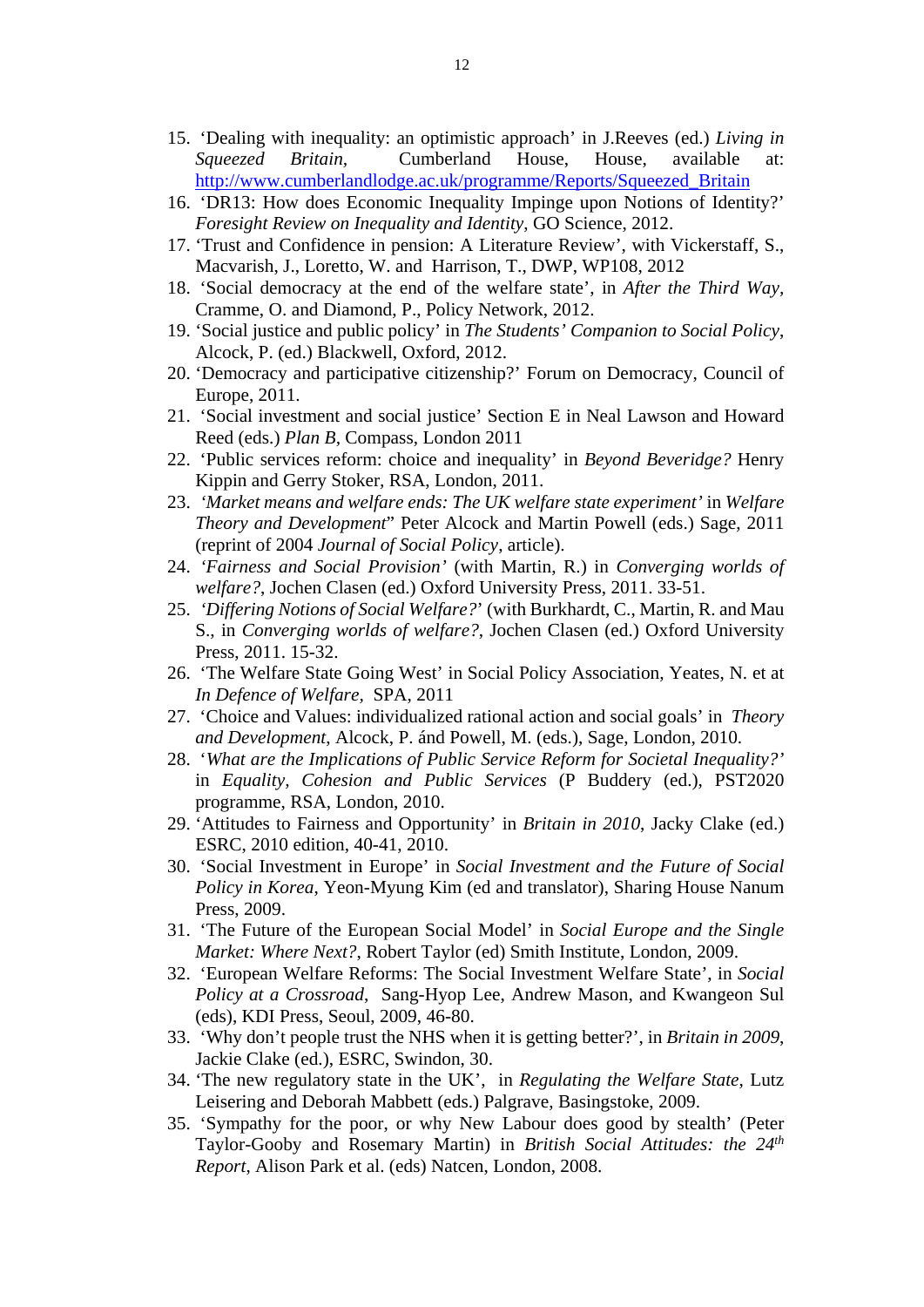- 36. 'Much noise, little progress: the UK experience of privatisation' (with Mitton, L.) in *Social Policy Puzzles: Reconsidering the Public-Private Dichotomy for Health and Pension Policies,* Daniel Béland and Brian Gran (eds.)*.* Palgrave Macmillan, Basingstoke, 2008, 147-68.
- 37. 'Social policy as social investment', *Issues in Developmental Social Policy in China*, James Midgely (ed.) Chinese Labour and Social Security Publishing House, Beijing, 2007.
- 38. 'Social investment in Europe: bold plans, slow progress and implications for Korea' *Social Investment East and West*, MOHW, Seoul, Korea, 2007.
- 39. 'Equality, rights and social justice' in *The Students' Companion to Social Policy*, Alcock, P. (ed.) Blackwell, Oxford, 2007.
- 40. 'Innovation and the development of social policy in the contemporary world' in Zhang Xiulan (ed.) *Social Policy*, Beijing Normal University, Beijing, 2007.
- 41. 'Public values: illiberal attitudes in a Liberal country?' in *Is Liberalism Progressive?*, Margo, J. (ed) IPPR 2007
- 42. 'Productivism: what East Asia can teach European social policy', in A.Mason (ed) *Social Policy at a Crossroad: Trends in Advanced Countries and Implications for Korea*, East-West Centre, Honolulu, Hawaii, 2007.
- 43. 'Is the Future American?' in Simone Delorenzi (ed.) *Going Places*, Polity/IPPR, 2006.
- 44. 'Social Spending and Economic Growth' in *Asia-Pacific Economic Forum*, , 2006.
- 45. 'Public Attitudes and New Social Risk Reforms' (Peter Taylor-Gooby, Johannes Kananen and Trine Larsen) in K.Armingeon and G.Bonoli (ed) *The Politics of Post-Industrial Welfare States*, Routledge, 2006, 83-99.
- 46. 'Risk Management and Trust', Invited Evidence to the House of Lords Economic Affairs Committee *Inquiry on the Government's Approach to Risk Management*, December 2005, published in *Government Policy and the Management of Risk*, HL paper 183-II.
- 47. 'Strengthening Social Safety-Nets in Europe' in *Asia-Pacific Economic Forum*, 2005.
- 48. 'Greek Welfare Reform in a European Context' in M.Petmesidou and E. Mossialos, (eds.) *Social Policy Developments in Greece*, Ashgate, 2006.
- 49. 'Social Justice and Welfare Values' in W.Paxton et al (eds) *The Commission on Social Justice: 10 Years On*, Polity/IPPR, 2005.
- 50. 'UK Pension Reform: A test case for a liberal welfare state?' in G.Bonoli and T.Shinkawa (eds.) *Ageing and Pension Reform Around the World: Evidence from Eleven Countries*, Edward Elgar, London, 2005, 116-36.
- 51. 'The Work-Centred Welfare State' in A.Parks et al *British Social Attitudes: the 21st Report*, NCSR/Sage, London, 2004.
- 52. 'The Practical Politics of Welfare Privatisation', in T.Tachibanaki (ed.) *The Role of the Public and Private Sectors in the Social Security System*, University of Kyoto, 2004.
- 53. (with Charlotte Hastie) 'Support for Government Spending has New Labour got it right?', in A.Parks et al British Social Attitudes: the 19th Report, NCSR/Sage, London, 2003
- 54. 'Ulike vilkar for ombygging av velferdsstaten', in A-H Bay et al (eds) *Virker Velferds-Staten?*, Hoyskole Forlaget (Nordic Academic Press), Kristiansand, 2001.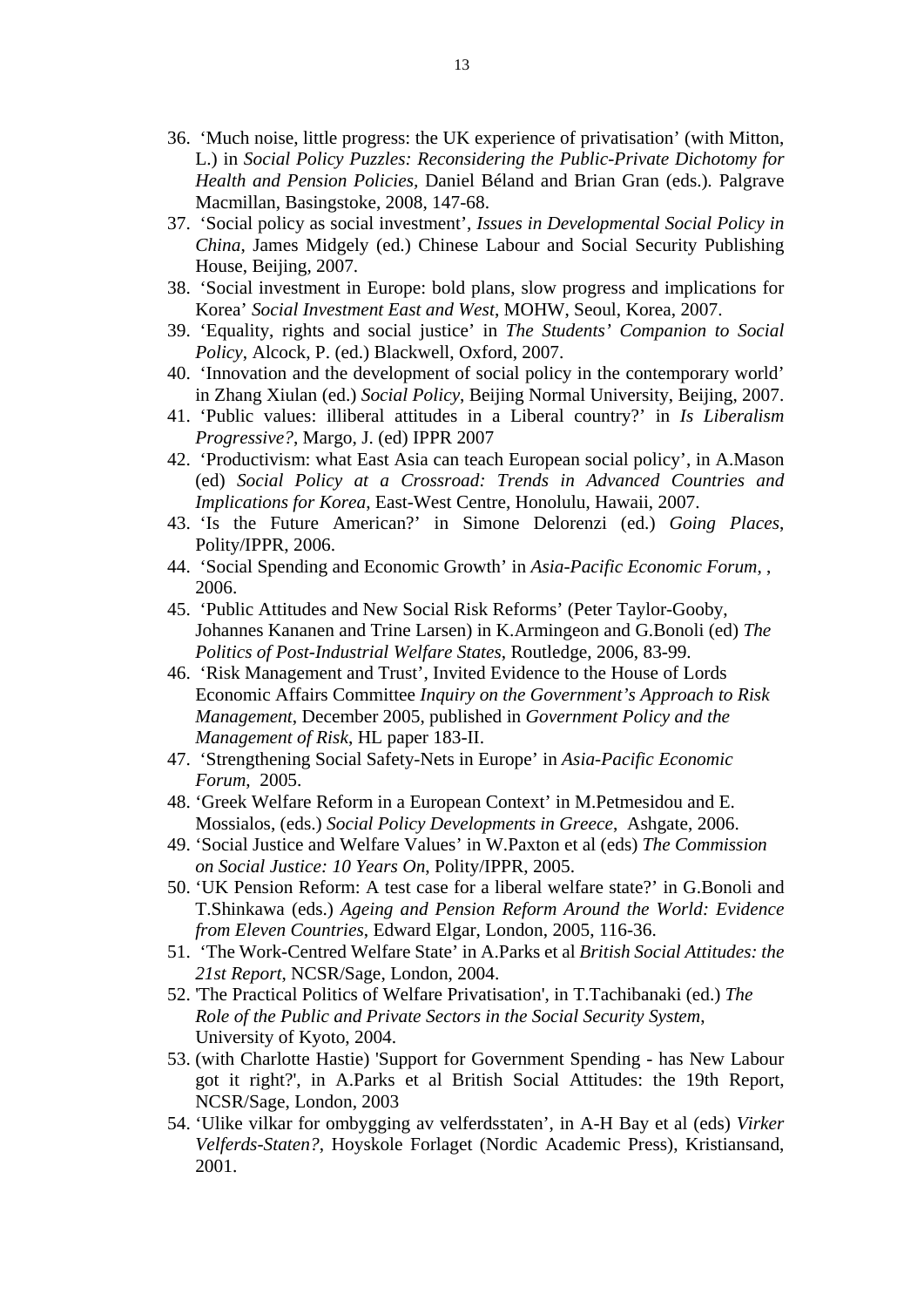- 55. 'Unemployment and Unemployment Policies in the UK' (Jochen Clasen and Peter Taylor-Gooby) in J.G.Anderson (ed) *Unemployment in Europe*, Policy Press, Bristol, 2001.
- 56. 'Complex Equality Redistribution, Class and Gender' in R.Edwards and J.Glover (eds) *Risk and Citizenship: Key Issues in Welfare*, Routledge, London, forthcoming, 2001.
- 57. 'Welfare Politics in Europe' (translated into Norwegian) in *Festschrift for Aksel Hatland*, ed. Bjorn Hvinden, Hoegskoleforlaget, Oslo, 2000.
- 58. 'Rethinking the Welfare Society' in H.Weber (ed) *The Future of the Welfare State – British and German Perspectives*, Centre for British Studies, Humboldt University, Berlin, pp.194 – 200 and 'Introduction', pp.118-9, 1999.
- 59. '"Hollowing-out" versus the new interventionism: public attitudes and welfare futures' in S Svallfors and P Taylor-Gooby (eds) *The End of the Welfare State? Responses to Retrenchment,* Routledge, London, pp 1-13, 1999.
- 60. 'The Future of Social Policy' in J.Baldock et al (eds), *Social Policy*, Oxford University Press, pp. 547-63, 1999.
- 61. 'Welfare, Equality and Efficiency: The Welfare State and the New Individualism' in B.Greve (ed.), *What Constitutes a Good Society?,* Macmillan, Basingstoke, pp.11-33, 2000.
- 62. 'European Attachment to the Welfare State' in R.Jowell et al (eds) *International Social Attitudes: the 15th BSA Report*, SCPR/Dartmouth, London, pp.57-76, 1998.
- 63. 'Equality, Rights and Social Justice' in P.Alcock, A. Erskine and M.May (eds.), *The Student's Companion to Social Policy*, Social Policy Association and Blackwell, Oxford, pp.37-42, 1997.
- 64. 'Transformaciones y Tendencias en al Provisión del Bienestar Europeo: Eurosclerosis, Teoría de los Regímenes y la Dinámica del Cambio' in L.Moreno (ed) *Unión Europea y Estado del Bienestar*, CSIC and the Ministry of Labour and Social Provision, Madrid, 1997.
- 65. 'The UK: Radical Departures and Political Consensus' in V.George and P.Taylor-Gooby (eds) *European Welfare Policy: Squaring the Welfare Circle*, Macmillan, London, pp.95-117, 1996.
- 66. 'The Response of Government: Fragile Convergence?' in V.George and P.Taylor-Gooby (eds) *European Welfare Policy: Squaring the Welfare Circle*, Macmillan, London, pp.199-219, 1996, also translated into Chinese, 1997.
- 67. 'Comfortable, Marginal and Excluded: Who Should Pay Higher Taxes for A Better Welfare State?', R.Jowell, J.Curtice, L.Brook and A.Park (eds) *British Social Attitudes: the 12th Report*, SCPR/Gower, Aldershot, pp.1-19, 1995.
- 68. 'Who Wants the Welfare State? The Future of Social Protection in Europe', in S.Svallfors (ed) *In the Eye of the Beholder: Opinions on Welfare and Justice in Comparative Perspective*, Bank of Sweden Tercentenary fund, Stockholm, pp.11-52, 1995.
- 69. 'Charities in Recession: Hard Times for the Weakest?' in S.Saxon-Harrold and J.Kendall (eds) *Researching the Voluntary Sector*, Second Edition, Charities Aid Foundation, London, pp.101-13, 1994.
- 70. 'Welfare Outside the State?' in R.Jowell, L.Brook and A.Park (eds) *British Social Attitudes: the 11th Report*, SCPR/Gower, Aldershot, pp.27-36, 1994.
- 71. 'National Curriculum and Local Management' in P.Taylor-Gooby and R.Lawson (eds) *Markets and Managers*, Open University Press, Milton Keynes,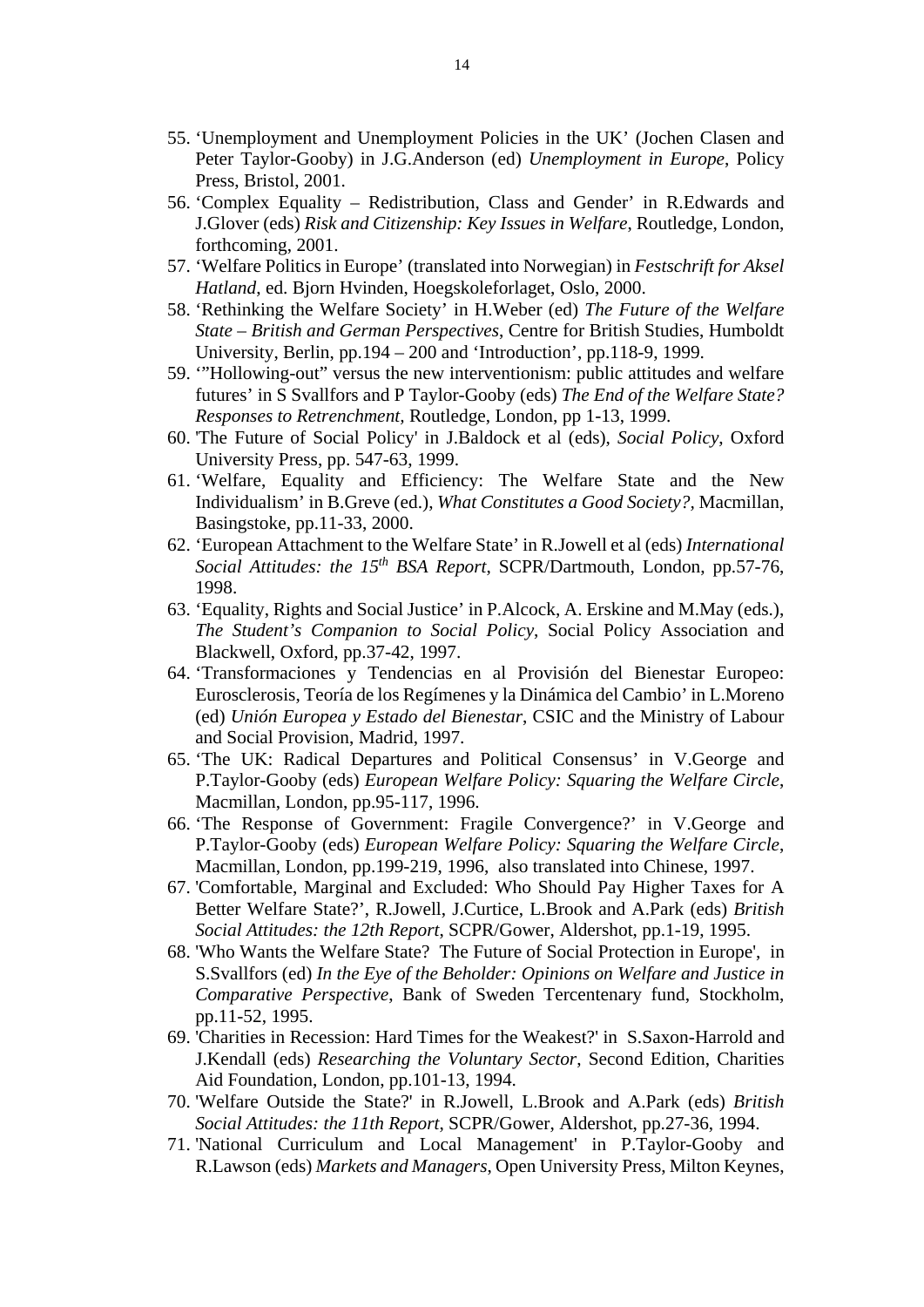pp.102-17, 1993.

- 72. 'Where We Go From Here: the New Order in Welfare' in P.Taylor-Gooby and R.Lawson (eds) *Markets and Managers*, Open University Press, Milton Keynes, pp.132-50, 1993.
- 73. 'Education Policy towards 2000' in V.George and S.Miller (eds) *Squaring the Welfare Circle*, Routledge, London, pp.112-36, 1993.
- 74. 'Welfare Futures' in J.Ferris and R.Page (eds) *Social Policy in Transition*, Gower, Aldershot, pp.70-87, 1993.
- 75. 'What Citizens Want from the State' in R.Jowell et al *International Social Attitudes - the 1993 Report*, Gower, Aldershot, pp.81-102, 1993.
- 76. 'Personal Consumption and Gender' and ' Women, Work, Money and Marriage' in D.Morgan and L.Stanley (eds) *Sociology - the Twenty-Fifth Anniversary Yearbook*, Manchester University Press, Manchester, 1993.
- 77. 'Who Has the Best Tunes?' in N.Manning and R.Page (eds), *Social Policy Review, 1991-2*, Longman, Harlow, pp.261-80, 1992.
- 78. 'Social Security' and 'Social Work Services' in C.Carpenter (ed) *UK Data Book*, Guinness Publishing, London, pp.94-6, 1992.
- 79. 'Poverty, Polarisation and Citizenship' (John Logan and Peter Taylor-Gooby) in I.Gordon, M.Harloe and S.Fainstein (eds), *A Tale of Dual Cities*, Basil Blackwell, Oxford, pp.129-51, 1992.
- 80. 'The Retreat of the Welfare State' in I.Walliman and M.Dobkowski (eds), *Research in Inequality and Social Conflict*, vol.2, Jai Press, Greenwich Conn. and London, pp.137-57, 1992.
- 81. 'Attachment to the Welfare State' in R.Jowell, S.Witherspoon and L.Brook (eds) *British Social Attitudes, the Eighth Report*, Gower, Aldershot, pp.23-43, 1991.
- 82. 'The Unkindest Cuts', in R.Jowell, S.Witherspoon and L.Brook (eds), *British Social Attitudes : the Seventh Report*, Gower, Aldershot, pp.1-26, 1990.
- 83. 'The Social Services and Welfare Policy' in D.Krell (ed.), *Aspects of Britain*, VEB Verlag Enzyklopadie, Leipzig, 1989.
- 84. 'The Role of Government' in R.Jowell, S.Witherspoon and L.Brook (eds) I*nternational Social Attitudes*, Gower, Aldershot, pp.35-58, 1989.
- 85. 'The Isle of Thanet: Restructuring and Municipal Conservatism' (Nick Buck, Ian Gordon, Chris Pickvance and Peter Taylor-Gooby) in P.Cooke (ed), *Localities*, Unwin Hyman, London, pp.166-98, 1989.
- 86. 'Opinion Publica y Estado de Bienestar', in Rafael Munoz de Bustillo (ed) *Crisis y Futuro del Estado de Bienestar*, Alianza Universidad Editorial, Madrid, pp.149-83, 1989.
- 87. 'Parliament and the Politics of Welfare', in M.Brenton and C.Ungerson (eds), *The Year-Book of Social Policy, 1987*, Longman, Harloe, pp.6-27, 1988.
- 88. 'The State, Class Ideology and Social Policy' (translation into Chinese) in Hunching Chan (ed) *Social Welfare Review*, Kwai-kwan Press, Taipei, China, 1988.
- 89. 'Citizenship and the Welfare State', in R.Jowell, S.Witherspoon and L.Brook (eds), *British Social Attitudes: the 1987 Report*, Gower, Aldershot, pp.1-28, 1987.
- 90. 'Restructuring in the Service Sector' (Nick Buck, Ian Gordon, Chris Pickvance and Peter Taylor-Gooby) in P.Cooke (ed), *Global Restructuring, Local Response*, ESRC, London., 1986.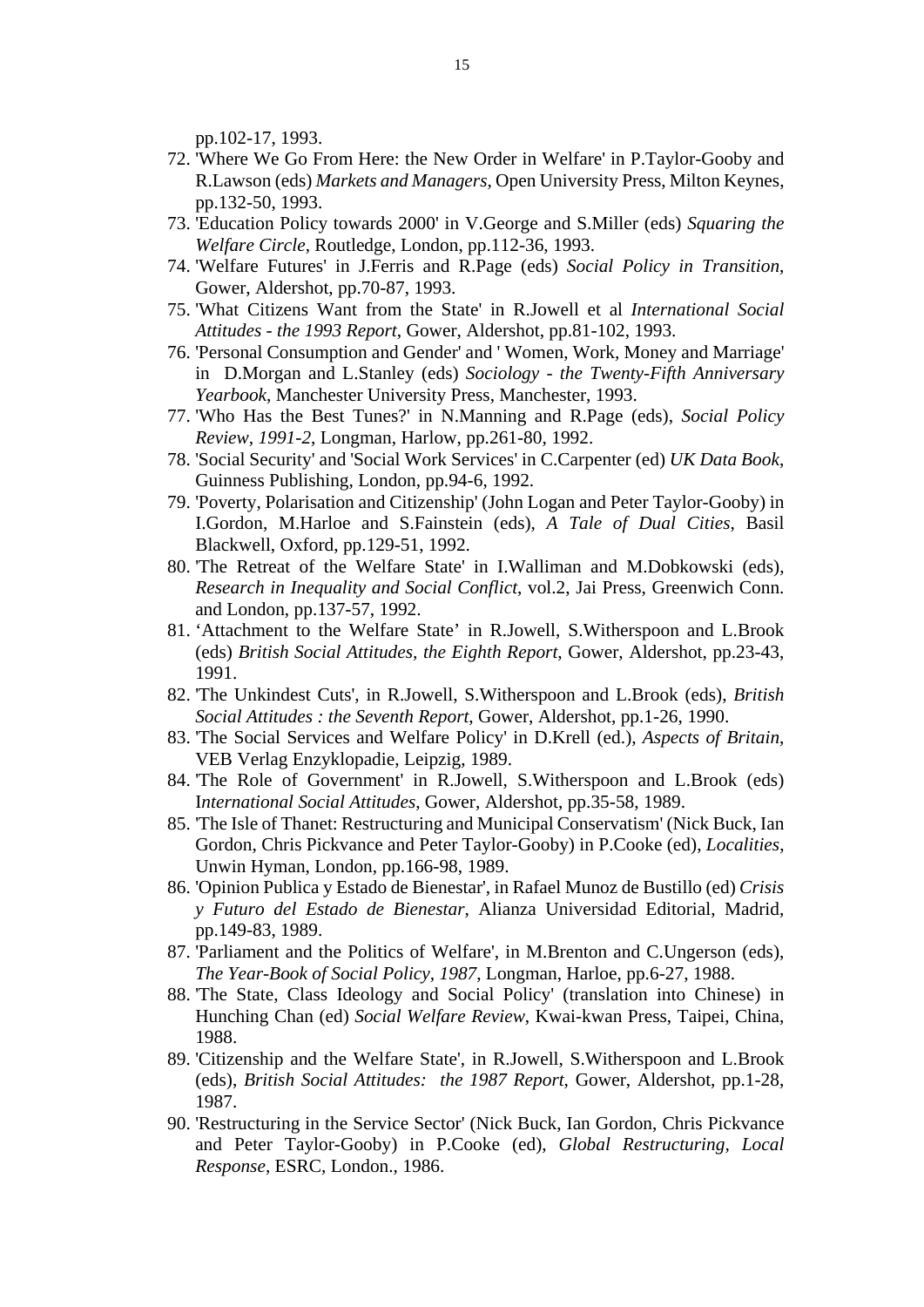- 91. 'Consumption in the Eighties', *Domesday Disc*, BBC Television, 1986.
- 92. 'Political Attitudes and Public Welfare' in R.Klein and M.O'Higgins (eds), *The Future of Welfare*, Blackwell, Oxford, pp.72-92, 1985.
- 93. 'The Distributional Compulsion and the Moral Order of the Welfare State', in K.Kumar and A.Ellis (eds) *Economy and Society*, Tavistock, London, pp.98- 122, 1983.
- 94. 'Needs, Welfare and Political Allegiance', in N.Timms and D.Watson (eds), *Social Welfare: Why and How*? Routledge & Kegan Paul, London, pp.27-42, 1980.

# **MONOGRAPHS**

- 1. 'How does economic inequality impact on notions of identity?', *Foresight Review*, Go-Science, 2012
- 2. *The Left Trilemma*, *Policy Network,* March 2012
- 3. *Comparative Social Policy in the UK: a* report, Zentrum fur Sozialpolitik, Universitat Bremen, 05/2012 April.
- 4. 2008 Taylor-Gooby, P. and Martin, R. (2008), *Fairness and the Welfare State: the Double Disconnect,* Anglo-German Foundation, CSGE Working Papers,

http://www.agf.org.uk/cms/upload/pdfs/WP/200809\_WPcsge\_e\_welfare\_state .pdf

- 5. *The Efficiency Trust Dilemma*, SCARR WP9, www.kent.ac.uk/scarr.
- 6. *Current Directions in Risk Research* (and Jens Zinn), SCARR WP8, www.kent.ac.uk/scarr
- 7. *Attitudes to Social Justice*, Institute for Public Policy Research, London, pp 1- 20.
- 8. *Psychology, Social Psychology and Risk*, SCARR WP3, www.kent.ac.uk
- 9. *Public Expectations of Pension Provision*, Actuarial Profession, London, pp 1- 33.
- 10. *The New Context of Welfare*, State of the Art Paper, published by the EU, DGV, pp 1-25, 2003.

# **OTHER PUBLICATIONS**

Directorship of the ESRC programmes (*SCARR* and *EBB*) and other activities have led to a large number of newspaper publications and television and radio broadcasts, including a leader on entrepreneurship among ethnic minorities for the *Financial Times* (10 September 1996), budget commentary for the *Sun* (1 July 1997) and the Radio 4 *Analysis* programme: 'People Behaving Oddly' (4 and 7 December, 1997) which consisted of presentation and discussion of the research findings.

More recent non-academic publications:

'How big is the study of social policy?' *Policy World,* Summer 2012, 23-4.

'No Time to Talk', Guardian Newspaper: *Analysis*, 4.10.00

'Do It Yourself?' *BBC Radio 4 Analysis*, 12.04.01 and 15.04.01

'How resilient are different welfare systems across Europe as the claims made upon them rise?' *Times Higher*, 14/12/01.

'Trust and the NHS', Prospect, no 121, April 2006.

'Searching for Consensus' 14, Parliamentary Monitor, October/November 2006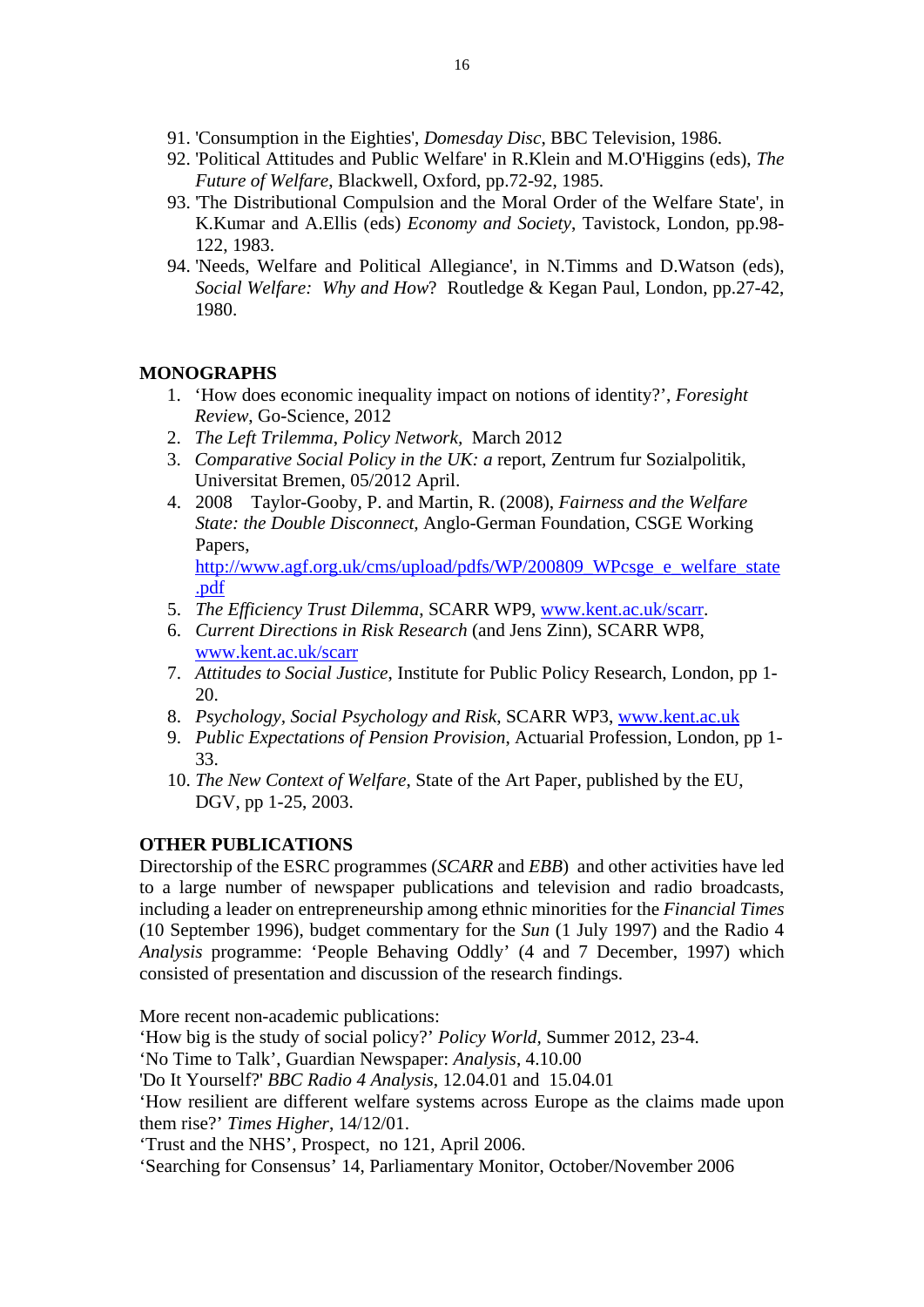'Appeal to the Public Spirit', Guardian Public, December, 2006, 19-20.

- 'The rise (or not) of the citizen-consumer', The Edge, March 2007, 10-11.
- 'The social investment welfare state in Europe: relevance to Korea', Korea Prospect, June 2007.
- 'Globalization and social justice: a taxing dilemma?', Policy Network, 7 July 2008. 'On a charm offensive', Health Management, May/June 2009. 12.

Over forty research reports to funding bodies.

Seventy-three articles in non-refereed journals including Guardian Newspaper, Times Higher Educational Supplement, The Listener, New Society, New Statesman and Society, Social Policy Association Newsletter, Social Work Today, Community Care, Poverty, New Socialist, New Manchester Review, Municipal Journal, Rehabilitation Network and Kent Bulletin.

Thirty-four book reviews in academic journals.

Seven occasional papers in series produced by the Universities of Aalborg, Barcelona, Roskilde and Sydney and the Charities Aid Foundation.

# **Some Recent Reviews**

- 1. Barbara Vis (2010) *The Politics of Risk-Taking: Welfare State Reform in Advanced Democracies*, Amsterdam, Amsterdam University Press*,* Journal of Social Policy, 39, 4, October 2010.
- 2. Zygmunt Bauman (2004) *Europe: an Unfinished Adventure*, Polity Press, Cambridge in *Times Higher,* March 2005.
- 3. Julian Le Grand (2003) *Motivation, Agency and Public* Policy, Oxford University Press, Oxford, in *European Societies*, (forthcoming).
- 4. Gosta Esping Andersen with Duncan Gallie, Anton Hemerijck and John Myles (2002) *Why We Need A New Welfare State*, Oxford University Press, Oxford, in *Work, Employment and Society*, vol 17, no 4, 2004.
- 5. Neil Gilbert, *Transformation of the Welfare State*, Oxford University Press, 2002 in *International Journal of Social Welfare,* vol 12, no 2, 2003.
- 6. Evelyn Huber and John Stephens, *Development and Crisis of the Welfare State: Parties and Policies in Global Markets*, University of Chicago Press, Chicago, 2001 in *Journal of Social Policy*, vol 32, no 1, January 2003.
- 7. Christopher Pierson and Francis Castles (eds 2000) *The Welfare State Reader*, Polity, Cambridge, *Times Higher*, 8 March 2001, xxiii.
- 8. Duncan Gallie and Serge Paugam (eds 2000) *Welfare Regimes and the Experiences of Unemployment in Europe*, Oxford University Press, Oxford, in *Journal of Social Policy*, January 2001.
- 9. Mikko Kautto et al (eds, 2001) 'Nordic Welfare States in The European Context', Routledge, London, in *European Societies*, vol 3, 2001, 379-81.
- 10. Lutz Leisering and Stefan Leibfried, *Time and Poverty in Western Welfare State,*  Cambridge University Press, Cambridge, 1999 in *Journal of Social Policy*, vol 29, no 1, January 2000
- 11. Will Barlett, Jennifer A. Roberts and Julian Le Grand, 1998, *A Revolution in Social Policy* in *SPA News*, November 1999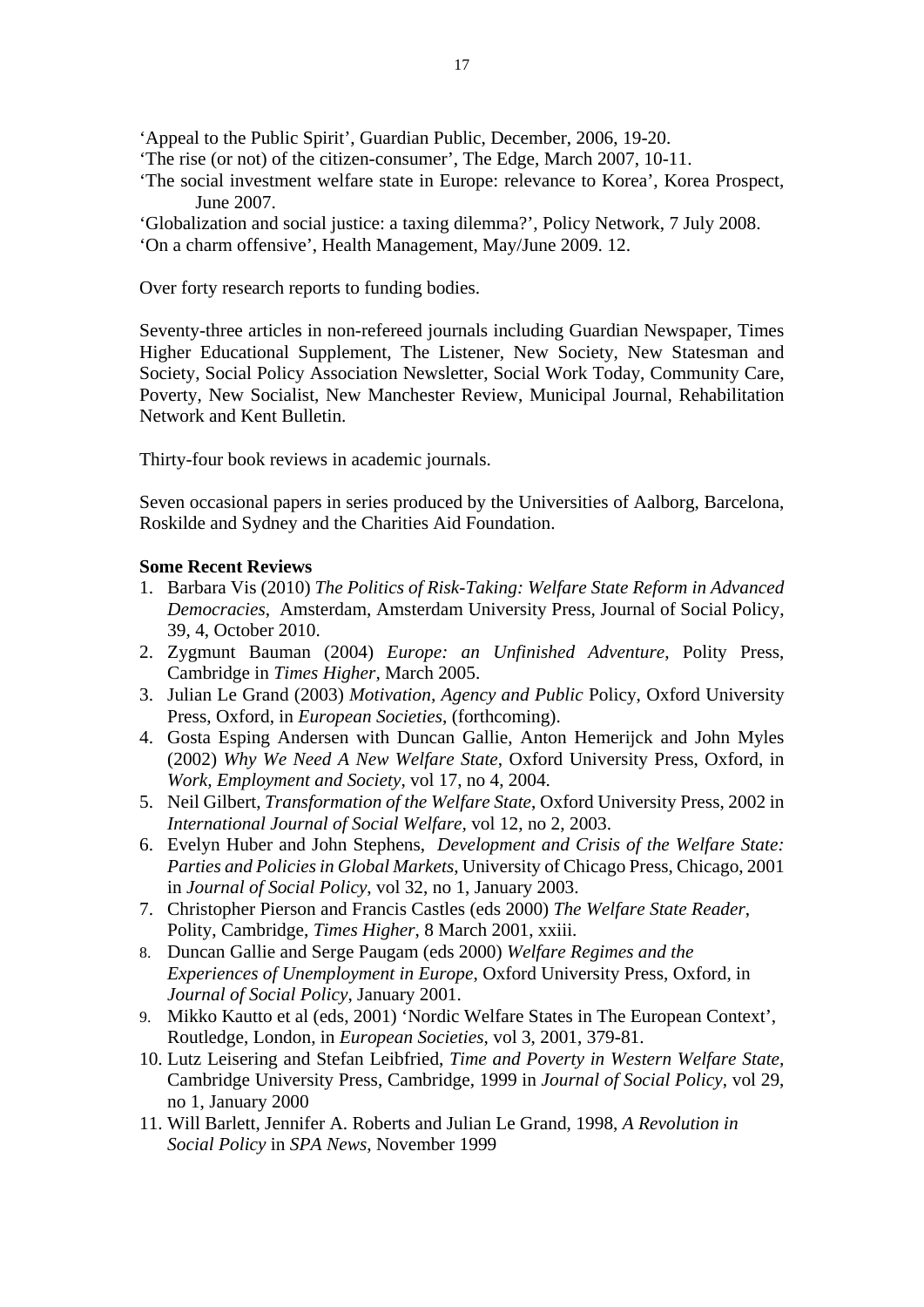12. John Carter (ed. 1998) *Postmodernity and the Fragmentation of Welfare*, Routledge, London in *Journal of Social Policy*, vol. 28, no 2, 1999, pp. 357-8.

#### **RESEARCH**

£5,500,000 in total, £3.6m ESRC, 15 programmes and projects. **2015-18** NORFACE Our Children's Europe, Norface Welfare State Futures, Euro 1.5m, 496,000 to Kent, PI **2013-16** EU FP7, INSPIRES (Resilience, unemployment and young people), EU Euro 220,000, 1.1.2013-30.6.2016, Co-I. **2013-17** ESRC, Lakes Research Centre, IoE/UCL, £23,801, 1.1.2013‐31.12.2017,  $Co-1$ **2012** 'Identity and economic inequality', GO-Science, Foresight Review, £6,000. **2012-16** 'Public good and private schooling', Llakes Centre, Institute of Education, ESRC, £26,500. **2012** 'Risk Perception and Behaviour: what we know and what we need to know', ESRC, £15,000 (with Mario Weick and Dominic Abrams) **2011-13 '**Social Cohesion at the Cross-Roads' Leverhulme Trust, £40,826. **2011-12** 'Nudge and Public Policy', Chair, British Academy Public Policy Research Programme. **2009-12** 'New Paradigms in Public Policy', Chair of British Academy Public Policy Research programme, £40,000 **2009-10** 'Social Inequality: the way forward', Public Services Trust 2020 programme, £5,000. **2009** 'The Psychology of Behaviour', Lloyds, £4,000. **2009-10** 'Trust and Confidence in Pensions', DWP, £15,280 (with Professor Vickerstaff and Drs Loretto and Harrison). **2008-09** 'Managing Risks in a Changing Society: Director's Fellowship', ESRC, £60, 703. **2006-08** 'Institutional Trust and Health Care Reform', ESRC, £97,588. **2006-09** 'Sustainable Welfare and Sustainable Growth', Anglo-German Foundation, £75,000. **2006-07** 'Analysis in External Aid – Consultancy', Research and Development contract 88-092637, EC. **2006-07** 'Testing the Risk Society Hypothesis' ESRC, £67,347 (with Dr Cebulla, Natcen) **2005** East Asian Social Policy Conference, Daiwa Foundation and Social Policy Association, £2,250. **2004** • Advice on preparation for the next RAE, University of Stirling, £500. **2003-08** 'Social Contexts and Responses to Risk', ESRC Research Programme, £2,714,076. **2003-4** 'Trust in Pensions', The Actuarial Profession, £15,000. **2003** 'Resourcing the Welfare State', Consultancy to develop a proposal for an ESRC programme, £1,550. **2003** Advice on preparation for the next RAE, University of Bath, £500. **2002** Advice on preparation for the next RAE, University of Bangor, £500. **2002-04** 'Active Citizenship', Nordic Research Council: UK consultant, 2,000 Euros.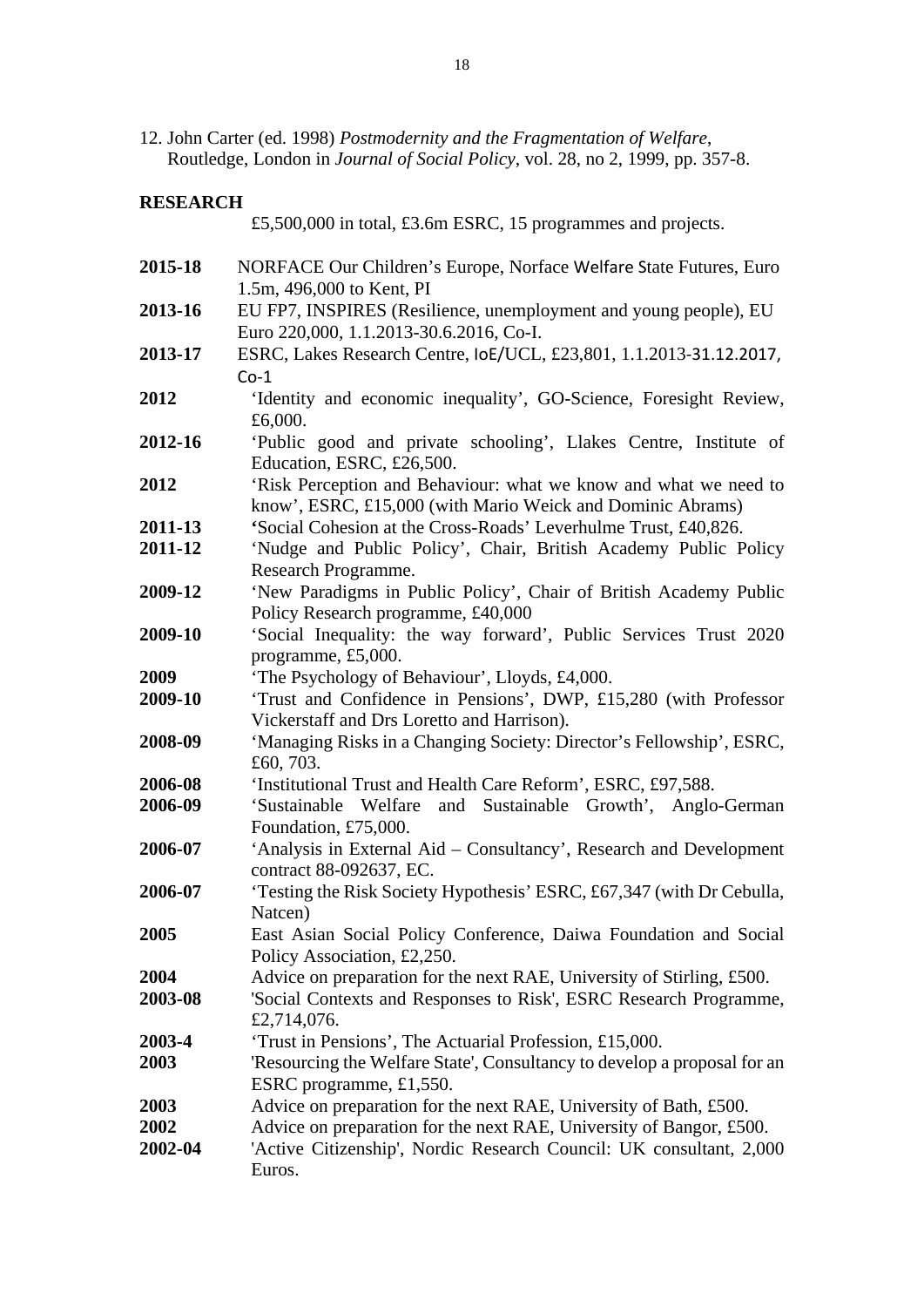**2001-04** 'Welfare Reform and the Management of Societal Change', Coordination and UK research, EC FPV, 749,855 Euros. **2001-02** 'The Assessment of Asymmetric Threat', Frank Furedi and Peter Taylor-Gooby, Qinetiq, £15,348 **2001-03** Evaluation of ESRC Risk and Human Behaviour Research Programme, ESRC, £20,000. **2001-03** 'Public Policy: Knowledge, Understanding and Attitudes', ESRC, £74,454. **1999-00** 'Welfare States under Pressure', ESRC, £18,010. **1998** 'Economic Beliefs and Behaviour: Programme Director', ESRC, £13,272. **1996-98** 'Public or Private? Dental Practitioners' Beliefs, Values and Practice', Professors Calnan and Taylor-Gooby and Dr Manley, NHS Executive South Thames, £78,292. **1994-98** 'Economic Beliefs and Behaviour: Programme Director', ESRC, £265,410: programme £1.5m **1994-96** 'Squaring the Welfare Circle in Denmark', Commission of the European Communities, DG V, 8,040 ECU. **1994-96** 'Squaring the Welfare Circle in the Netherlands', COSZ, agency of the Dutch Ministry of Welfare, £6,000. **1993-96** 'Squaring the Welfare Circle: the Political Limits to Social Policy Growth in Europe', ESRC, £90,660. **1993-94** 'Squaring the Welfare Circle in Germany', Anglo German Foundation, £3,000. **1994** 'Attitudes to Welfare - Issues of Interest to DSS', Department of Social Security, £3,000. **1993** 'Squaring the Welfare Circle in Europe'. University of Kent, £2,808. **1993** 'Charities in Recession', Charities Aid Foundation, £500. **1992** 'Attitudes to Charitable Giving', Charities Aid Foundation, £2,663. **1990** 'Social Change and Social Welfare', Social Science Research Fellowship, Nuffield Foundation, £4,323. **1989-91** 'Dependency Culture: the Image and Reality of the Claiming Experience', ESRC, £44,503. **1989-90** UK consultant to: 'Structural Economic Change East and West - Adapting to Changing Work and Income Opportunities', Professor Gottlieb, Free University of Berlin, Daimler-Benz Foundation. **1989-91** 'Economic Change, Urban Revival and Social Polarisation: London Compared to New York', Ian Gordon, University of Reading, Mike Harloe, University of Essex and Peter Taylor-Gooby. ESRC, £25,000. **1988-89** Consultant, 'Consumer Perceptions of the Transition to Income Support', DHSS. **1987-88** 'The Statutory Sick Pay Scheme and Occupational Welfare', Nuffield Foundation, £19,737. **1986-87** 'Politician's Opinions, Party and Public Opinion', Monument Trust, £2,430. **1986-on** Consultant on welfare to the annual British Social Attitudes surveys and the International Social Survey. ESRC research intern to 1987 survey. Commissioned to write chapters for annual reports and books. **1986** 'The Provision of Occupational Welfare', Nuffield Foundation, £2,400.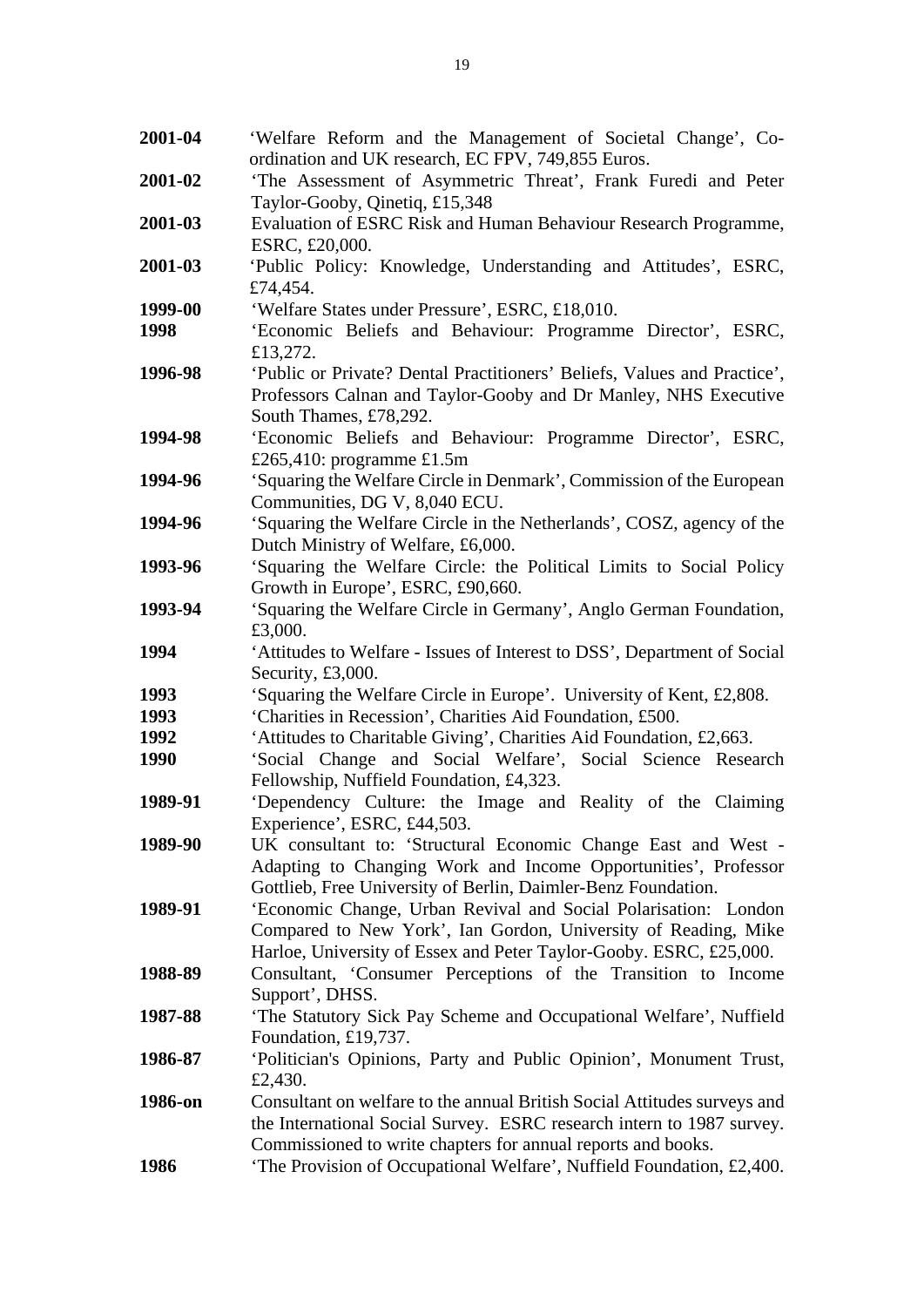- **1985-87** 'A Study of Politicians' Attitudes to Welfare', ESRC, £30,080.
- **1985-87** 'Restructuring in a Service Economy: the case of Thanet' (Ian Gordon, Chris Pickvance, Nick Buck and Peter Taylor-Gooby), ESRC, £55,370 plus linked studentship.
- **1985-87** Consultant on attitude research to the 'Anglo-Hungarian Study of Attitudes to Welfare Policy', directed by B.Deacon of Plymouth Polytechnic, ESRC, £29,528.
- **1985** Consultant on 'Consumption' to BBC Television's *Domesday Disc* project.
- **1983-85** 'A Study of Ambivalence in Public Opinion about State Welfare', ESRC, £68,800 plus linked studentship.
- **1983** Consultant: questionnaire design LWTV *Breadline Britain* series.
- **1980-82** 'A Study of Opinions on the Role of the State in Welfare', ESRC, £20,748 plus linked studentship.
- **1980-81** Consultant: Department of Environment project on attitudinal factors affecting take-up of rent benefits.
- **1975-76** Consultant: Kirklees Inter-Departmental Working Party on meanstested benefits.

# **CONFERENCE PRESENTATIONS**

## **2018**

Invited presentation '*The future of pensions: why we should value higher education'*, UCU day of action, University of Kent, 27 February.

Keynote '*Social investment – an idea whose time has come'*, Except conference, House of Commons 25 April

 Public Lecture '*Democratic forums and moral economies'* Mansion House Dublin (Trinity social policy department, Irish social policy association, Department of Employment and NIWS) 26 April.

 Norface Welfare Futures Final Conference, Florence. Opening Plenary: *The Welfare State and the Public: Social Rights*. The WelfSoc Project. 24 May.

Norface Welfare Futures Final Conference, Florence. *The Moral Economy of the Welfare State*, 25 May.

# **2017**

Invited presentation: 'Democratic forums and attitudes to welfare' 'Attitudes to Welfare Workshop, Norface, Gothenburg, 27 February

Keynote 'Social science and the imagination', Conference on Uncertainty, Science and Religion, Malvern 25 March

 Invited presentation 'Trust and voting: a democratic forum approach' Policy Network and British Academy, 'progressive Britain' conference, 21 June

 'Moral Economies: Perceived interests, solidarities and divisions in thinking about welfare state futures' Espanet Annual Conference, Lisbon, 17 September Invited paper: 'Democratic Forums: insights into austerity', St Cross College Oxford, 4 October.

# **2016**

Invited presentation:' The Future of the Welfare State', Labour for the Common Good, House of Commons 29 September 2016

'The Serious Examination of Welfare Policy' LSE, 27 April.

'Welfare Futures and Predistribution' *Social Policy and Administration 50th Anniversary Conference*, University of Birmingham 1 April.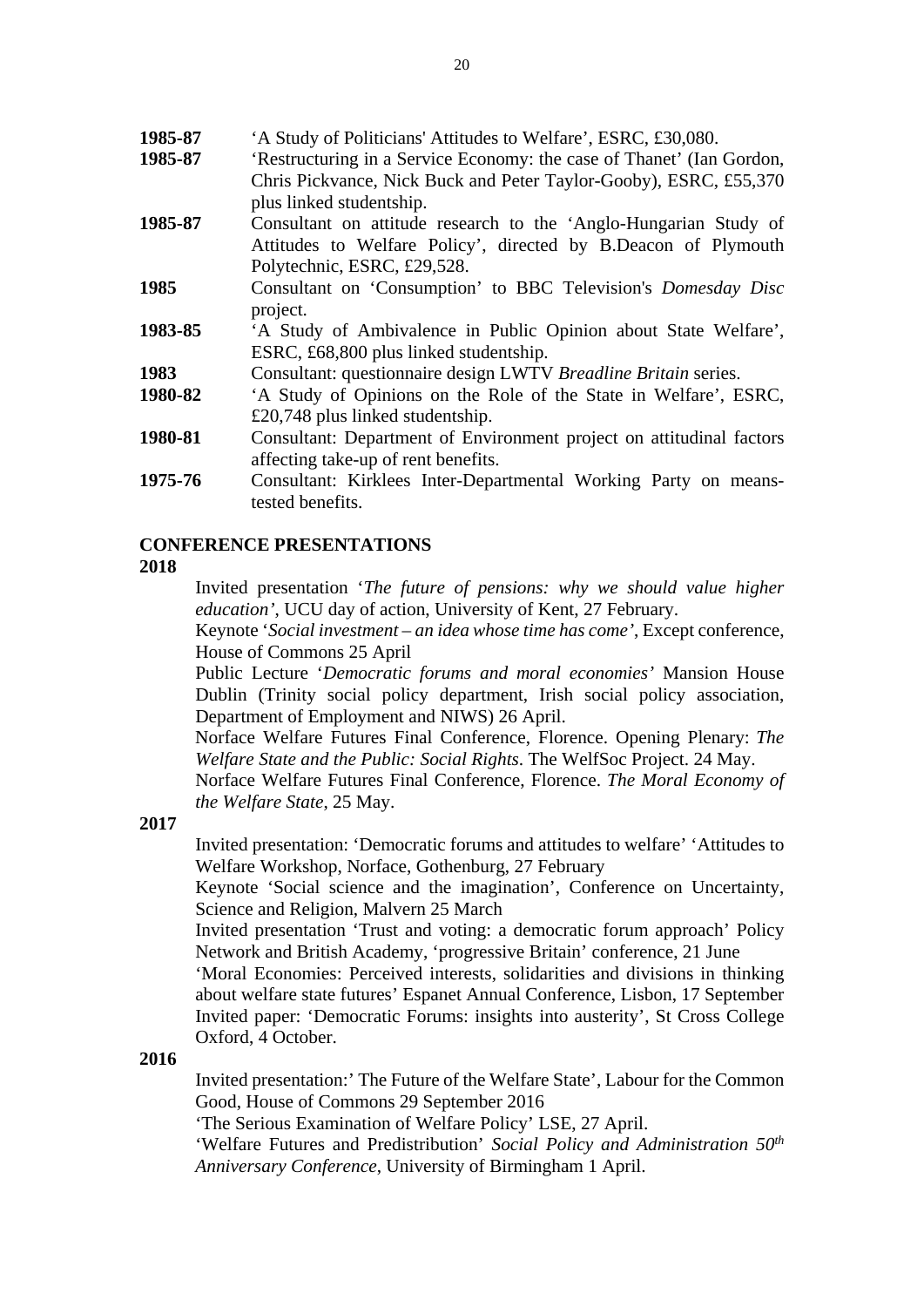'Labour market innovation: a skeptical view', Panel Discussion, ESPAnet annual conference, University of Rotterdam, 1-3 September.

'Innovation and Attitude Studies' ESPAnet annual conference, University of Rotterdam, 1-3 September.

#### **2015**

'Predistribution' Keynote, *Finnish Social Policy Association annual conference*, Helsinki, 21<sup>st</sup> October.

'Privatisation and Public Policy', University of Birmingham, 9 December.

'Democratic forums: a way forward in social policy research?' Norface WelfSoc conference, Aalborg university, Copenhagen Centre, 6 September.

'Innovative Policies for Vulnerable Groups in Europe: An Overview' Keynote INSPIRES seminar, *Building Inclusive Labour Markets in Europe*, EC,Brussels, 11 March

Chair and Presenter: *Paradoxes of Poverty,* British Academy-Shanghai Academy of Social Sciences workshop on Sustainable Urban Development, British Academy, 25 March.

'The Paradox of the UK Welfare State' *Sustainable Futures for Welfare in Germany and the UK*, , WZB Berlin Social Science Centre, Berlin, 17-19 May

## **2014**

Invited special lecturer *Attitudes to Welfare and the Progressive Trilemma*, Treasury State of Tax series, Churchill Room, Treasury, chaired by Indira Morris, 7 Oct 2014.

'The Double Crisis in Europe' *Keynote*, Inaugural Meeting of the Polish Social Policy Association/ ESPAnet Poland, Poznan, 2 October.

'Can New Welfare deliver more and better jobs?' Social Policy Association, Sheffield, 10 July.

'Welfare state futures and the Lutheran heritage' Keynote, Lutheran society conference, Berlin, 5 April.

'The future of the European welfare State', Public lectures, Universities of Athens (Panteion) and Corinth 29-30 April.

'Where next in welfare?' Aalborg University, Denmark 23rd May

'Risk and welfare', CSA GO-Science, Risk and Innovations seminar, 7 March. 'New Welfare generates more jobs, but are they better jobs?' *Building Welfare Society,* Keynote, Next Left, Barcelona, 14 March.

## **2013**

'European Welfare States under pressure - Is Social Spending the Cause for the Crisis in Europe?', Keynote, Friedrich-Ebert-Stiftung Asia- Pacific programme conference, Tutzing 28 October.

'Escaping social exclusions: what kinds of social and employment policies for Europe?' Horizon 2020, Building Inclusive Societies, EU, Berlin, 24 October. 'The double crisis', Open University Public Lecture, 8 October.

'Welfare state dualisation' European Social Policy Association, Poznan, 6 September.

Keynote, SIG Special Conference, The Hague 'Social Security 2025' 5 September 2013.

'The Atlantic crisis: implications for social welfare', European Keynote, Chinese Academy of Science, Annual conference, 16 July.

'The double crisis of the welfare state and what we can do about it', Social Policy Association, Sheffield, 9 July.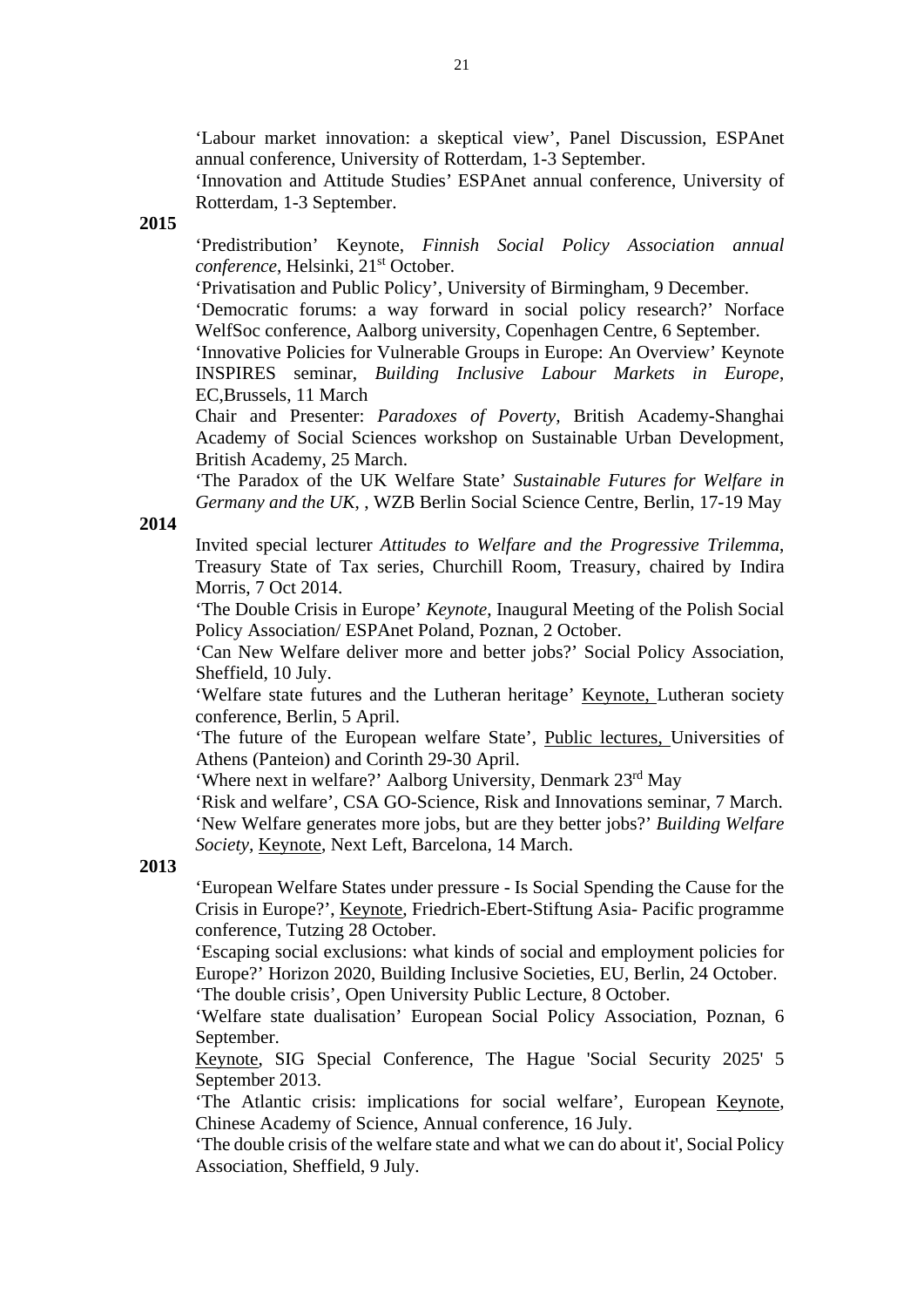'Double crisis and welfare futures', Keynote ESRC DTC SE Conference, Kent, 20, June

'The double crisis of the welfare state', invited seminar, University of Oxford, 25 April.

'Ways forward for welfare', London Centre for Social Studies, 24 April.

'Social cohesion and social division: a policy approach' invited presentation, British Psychological Society, Harrogate, 10 April.

Neo-Liberalism and welfare' Copenhagen Business School, 4 April.

#### **2012**

'Public Spending: problems and solutions', Fabian Society Commission on the Future of Public Spending, 20 November.

'The welfare crisis in Europe', Intereconomics conference, Brussels, 6 December.

'Preventive public policies', NEF, London, 31 October

'The future of welfare in Europe', Keynote, Human Rights conference, San Sebastian, 29 October.

'Collaborative research: challenges and solutions', NORFACE, Edinburgh, 28 October.

'Cultural diversity and cohesion', *Lifelong Learning, Crisis and Social Change*: 2012 LLAKES Conference, 19 October.

'The social ambitions of the coalition' SPA Annual Conference, University of York, 18 July.

'The Anti-Developmental State', SPERI Inaugural Conference, University of Sheffield, 17 July.

'The state of social science: dead-ends and new directions' AcSS Annual Lecture, 5 July.

'Social mobility, clearing middle class obstacles out of the way', *All Souls Group,* 23-4 June.

'The cuts and the fight-back', UCU Annual Lecture, 21 June.

'The real reasons behind the cuts: reasons to be cheerful', *Woolfson Institute*  Annual Lecture, University of Durham, 15 June.

'Inequality, public attitudes and what can be done', *Squeezed Britain*  Conference, Cumberland Lodge, 13 June.

'Nudging citizen's towards localism' British Academy Launch presentation, 16 May.

'The crisis and austerity' Istanbul, 1 May.

'The social ambitions of the Coalition', *Public Lecture*, Birmingham University, 14 March.

'Welfare fit for the future', *Strategic Society,* British Library, 30 April.

'Attitudes to privatization of welfare', *Marketization continued? Views on Britain from History, Political Science and Economics*, Dusseldorf University 18-21 May.

'The future of welfare in Europe' *New Social Democratic Settlement* conference Berlin, 25 April

'Cuts and restructuring: why?' Medway University 28 March

'The sustainability of European welfare states', Academea Lincei, Rome 15 March.

'Labour's Trilemma: progressive policies in tough times', *Policy Network*, London, 12 March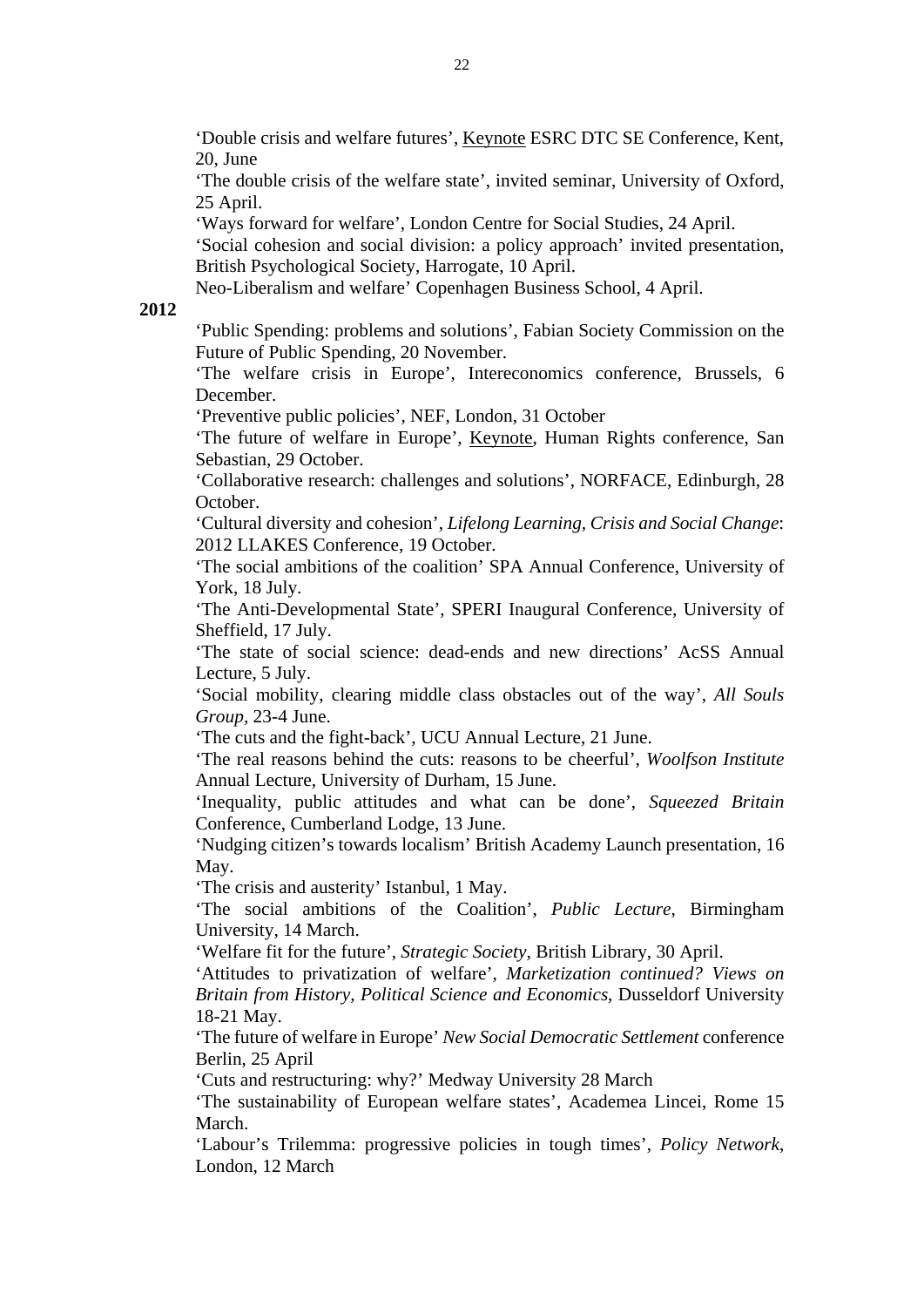## **2011**

'Beveridge leaps the Atlantic' *The Global Economic Crisis and the Welfare State*, University of Bremen 24-25 November.

'New Paradigms in Public Policy', *British Academy*, 20 July.

'Social Policy: is there an alternative?' Social Policy Association, 4 July.

 'Work and Welfare: Second Thoughts' Work and Welfare Programme Final Conference, Brussels, 16 June

'Goodbye Europe, Hello Team America' University of Manchester, 31 May.

 'Knights, Knaves and Social Animals: reflections on Le Grand', 24 May. 'Risk Society and the Crisis', Opening Keynote, BSA, Sociology of Risk

Conference, City University, 12 April.

 'The Democratic Politics of Welfare', BA New Paradigms Group, 7 April. 'Social Policy and Social Politics' LSE SPA, 14 March.

 'New Politics? The Coalition's Programme' British Academy Policy Forum, 1st March.

 'The Coalition's Social Programme'. Institute of Education, 28 February. 'New Directions in Risk Society', Opening Keynote, European Sociology of Risk Conference, University of Copenhagen, 27-28 January.

#### **2010**

 'What's wrong with Sociology?', The Battle for Ideas, London, 30 October. 'Social science and public policy: democratization and nudge', British Academy, 27 October.

'The REF and Impact: Going Forward', British Academy, 23 September.

'Human rights and social welfare' Opening Keynote, Fourth International Conference on Human Rights, University of Bilbao, 15 September.

 'Solidarity and opportunity: a multi-level analysis of ESS 2008' ISA, Gothenburg, 13 July.

 'Psychology and citizenship' Social Policy Association, University of Lincoln, 6 July.

 'REF and social policy' Social Policy Association, University of Lincoln, 6 July.

'Tackling policy dilemmas', Changing Britain, British Academy, 17 May.

'Social citizenship: future trajectories?' University of Southampton, 30 April.

**2009**  'Is Education the Key to Combining Growth with Justice? A Comment' AGF Continuing Sustainable Growth in Europe programme, final conference, Royal Society, 25 November.

'Peter Townsend, Inequality and the Rich' Townsend Memorial Conference, Conway Hall, 20 November.

'Welfare states and Political Legitimacy', Annual Distinguished Visitor Lecture, SPRU, York, 19 November.

'The Future of Welfare and Reframing Social Citizenship', Keynote, annual conference on Social Inequality in Europe, Andalusian Studies Centre, Seville, 12 November.

'Keynote: Nudge: the new politics of behaviour', Battle for Ideas, 31, October. 'Trust and Citizen Participation', Royal Society of Arts, 14 October.

'Impact and the REF', University of Kent Seminar on Research Impact, 8 October.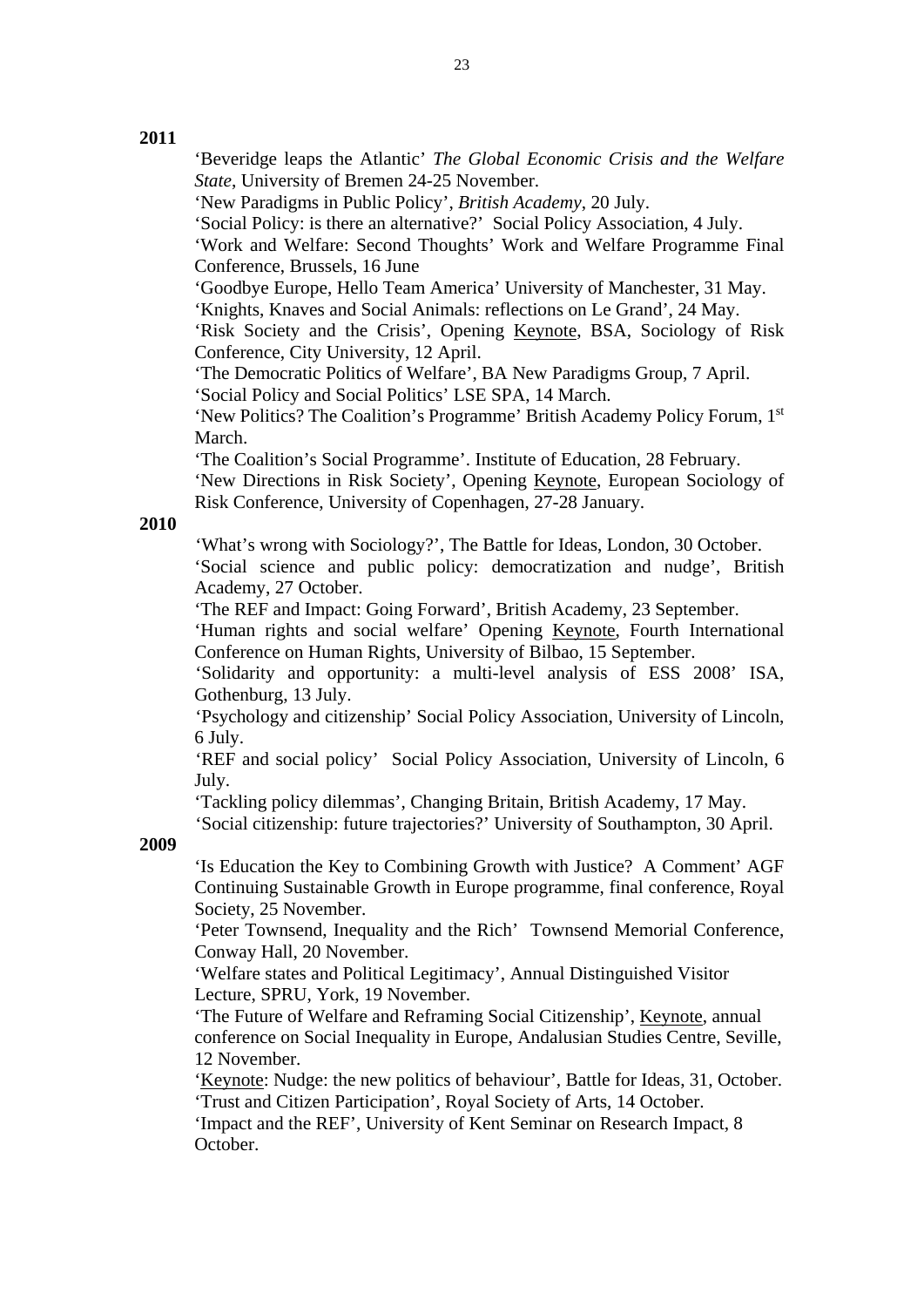President of Finland's Lecture (Mauno Koivosto), Universities of Turku, 23 September.

'Welfare States vs. Social risks', Plenary, European Sociological Association, Lisbon, 5 September.

'Measuring Research Impact', ACSS, Research Impact Conference, Royal Statistical Society, 16 July.

'Political Legitimacy and the New Welfare Citizenship', Keynote, SPA Annual Conference, University of Edinburgh, 29 June.

'Equal Opportunity and Social Justice' *Intuitive Conceptions of Justice*, Centre for the Study of Social Justice, University of Oxford, 9 June.

'New Social Risks', EU DG Regio Conference on *Social Polarisation*, Brussels, 28 May.

'Risk Governance: European Experiences', Chinese Academy of Science and Technology for Development, Beijing, 22 April,.

'Managing Societal Risk', Keynote, CASS, ESRC, SCARR Conference on risk in China and Europe, Beijing Normal University, 15 April.

'Fairness and Equality in Germany and the UK', AGF Programme Final Conference, University of Edinburgh, 3 April.

'Reframing Social Citizenship', Prime Minister's Strategy Unit, No 10, 30 March.

'Welfare States and Political Legitimacy' University of Nottingham, 4 March.

'Fairness and Equality in Germany and the UK', University of Oxford, 3 March 'Gaining Public Trust in Social Policy', Central Policy Unit, Hong Kong, 5 **January** 

'Current developments in European Social Policy', Civil Service Training and Development Institute, Hong Kong. 8 January.

# **2008**

'Modernization and Social Values: does the UK offer a way forward?', Anglo-German Foundation, Presentation to Policy-Makers, Berlin, 10 December.

'The NHS: Reframing Social Citizenship' Christchurch University, Canterbury, 3 December.

'Risk and Dread', SCARR Conference, Living with Nuclear Power, Royal Society, 30 September.

'Why don't Policy-Makers Pay More Attention to Sociological Critiques?' , ISA World Forum, Public Debate, Barcelona, 6 September.

 'Public Values and Public Trust', ISA World Forum, Barcelona, 5 September. 'Fairness and the Welfare State' (with Rose Martin), Social Policy Association Annual Conference, Edinburgh, 23 July.

 'Tax and Welfare' Fabian Society, 9 July (coverage in Compass, Tagespiele and elsewhere)

'The SCARR Network', Risk and Difference (SCARR Day Conference), Royal Academy of Engineering, 17 June.

 'New Approaches to Citizenship' Richard Titmuss Memorial Lecture, Hebrew University of Jerusalem, 2 June.

 'Mediterranean and Middle Eastern Welfare States', Family and Migration in Mediterranean Welfare States, Hebrew University of Jerusalem, 31 May.

 'SCARR and Risk Communication' (SCARR Day Conference), Royal Society, 16 May.

**2007**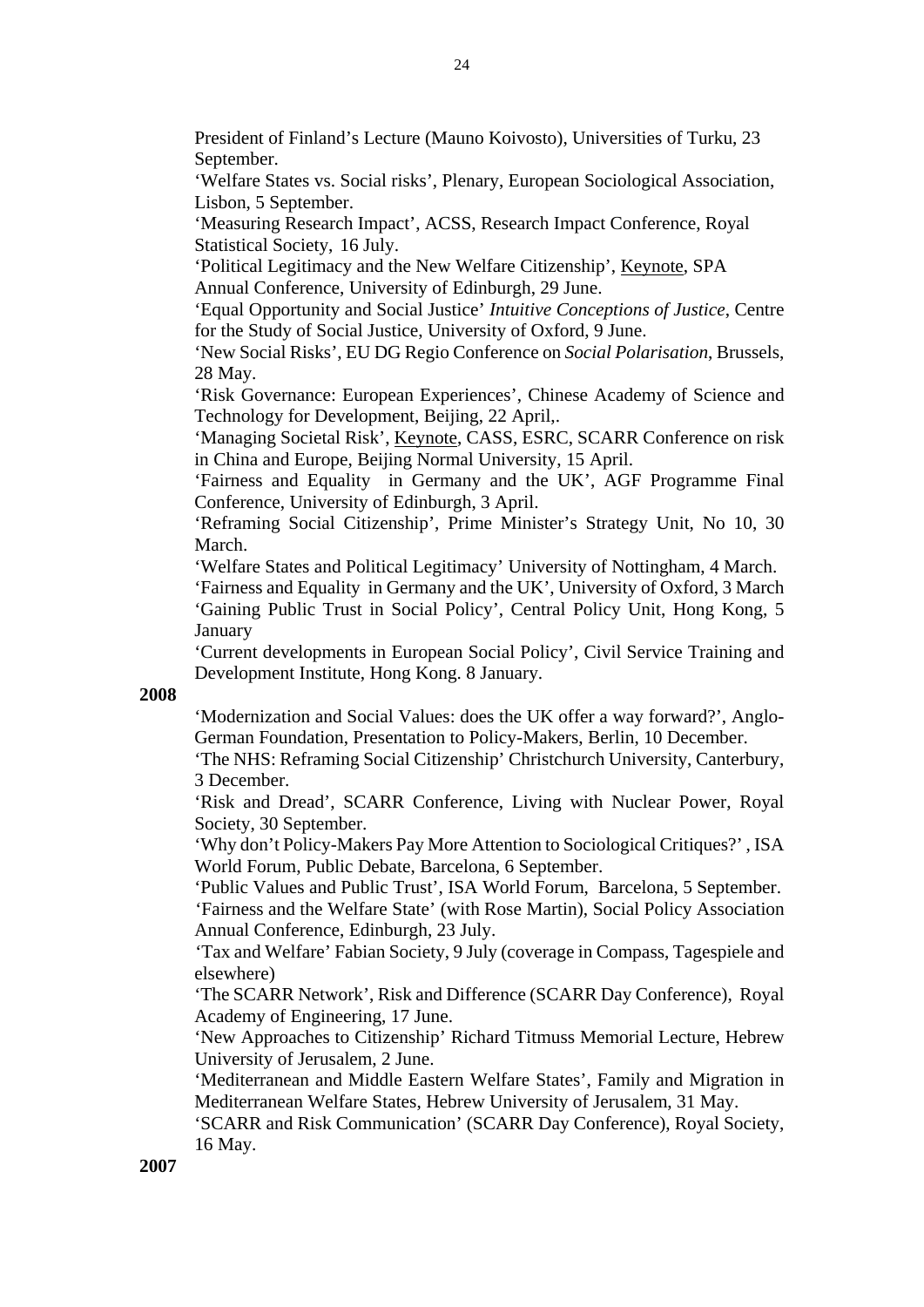'Perceptions of Risk and Public Policy', response to presentation, Institute of Actuaries/ILC seminar, 12 December.

 'Trust and Welfare State Reform: practical gains versus political sustainability', Keynote, Voluntary Social Services Network, University of Birmingham, 28 November.

 'Framing choices and governing risks' *Sociology of Risk and Uncertainty Group*, University of Glasgow, 4 September.

 'How would you convince an economist that rational actor policies destroy social cohesion?', invited Keynote, Social Policy Association annual conference, Birmingham, 23 July.

 'Trust, social harmony and reform: dilemmas of Chinese social policy', invited Keynote, International Conference on Social Trust and Social Norms, Chinese, Academy of Social Science and Beijing Normal University, 16 July.

 'Methodological innovations in risk research', SRA-Europe conference, The Hague, 18 June.

 'Recent developments in risk research', SCARR conference on *Risk and Rationalities*, Queens College Cambridge, 31 March.

 'Social risks and the logic of welfare state reform', SCARR conference on *Risk and Rationalities*, Queens College Cambridge, 29 March.

 'Risk society and social innovation: positive social entrepreneurship and social traps', academic Keynote Skoll Foundation World Forum, Oxford 28 March.

'Trust and rational welfare reforms in Europe' Yonsei University special presentation, Seoul, 20 February.

'Social investment in Europe: bold plans, slow progress and implications for Korea', Keynote, International Ministerial Conference on Social Investment, Seoul, 21 February.

**2006** 'Inequality and declining social mobility' *Equalities Review* seminar, Cabinet Office, 29 November.

'Public policy attitudes: expectations, uncertainty and trust' Cabinet Office, 5 October.

'Training the journalists: risk and the media' Conservative Party Annual Conference, Bournemouth, 3 October.

'Trust and the welfare state settlement in Western Europe', Keynote, EISS Annual Conference on Prevention and Integration, University of Roskilde, Denmark, 28 September.

'New Forms of Political Regulation and the Next Crisis of the Welfare State', Keynote, ESPAnet Annual Conference, University of Bremen, 23 September.

'Public trust and social risks', BAAS Festival of Science, Norwich. 7 September 'Risk and trust in the SCARR network', British Sociological Association Risk and Society group, Annual Conference, University of Kent, 4 September.

'The experience of welfare to work programmes' Renmin University, 29 August.

'Welfare reforms in the UK', Tsinghua University, 28 August.

'Innovations in Social Policy', CASS, Beijing, 26 August.

'Social welfare and social investment: European experience', 2006 International Symposium, Beijing Normal University and CASS, Beijing, 24 August

'Productivism: what East Asia can teach European social policy', Keynote, Korean Institute for Development Annual Conference, East-West Centre,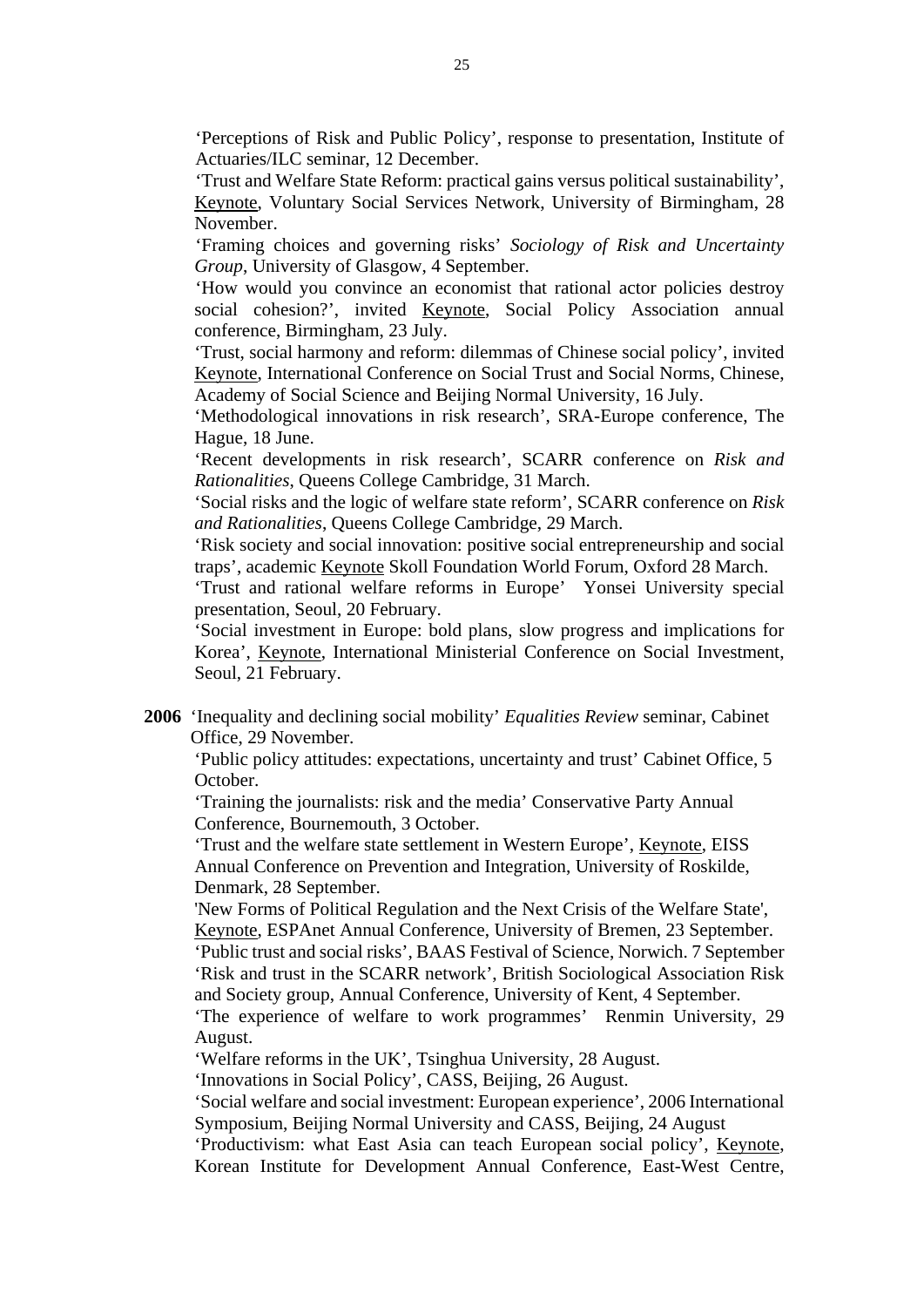Honolulu, 20 July.

'Risk and the efficiency/trust dilemma in the NHS', Social Policy Association annual conference, Birmingham, 18 July.

'Comparisons between social policy development in Korea and Europe' Conference on Social Risks and Inclusive Social Policy, University of Kent, 6 July.

'Risk and trust: the context of NHS reform' Keynote, UCL Conference on Risk and Trust, 30 June.

'Citizens, consumers and permanent mistrust: a healthy state of affairs?', Keynote, TSEC Trust Symposium, St Anne's College, Oxford, 28 June.

'Risk and trust: the context of NHS reform' King's Fund seminar, 21 June.

'New risks, new welfare' Democritus University, Thrace, 21 May.

'The Greek welfare state in European Context', Athens, 19 May

'Welfare state reform in Western Europe: risk and trust and solidarity', invited lecture, Harvard University, 7 May.

'Trust and the welfare state', Sustainability of the Welfare Settlement conference, University of Chiba, Japan.

'New risks, new welfare' Soo-Chow University, Taiwan, 24 March.

'Risk and the welfare state' Taiwan National University, Taiwan, 23 March

'New social risks and European social policy', Nan-chi National University Taiwan, 22 March.

 'Risk, trust and welfare', Public lecture, Chinese University of Hong Kong, 21 March

'The Scarr network, risk and the family' Scarr Network Conference: New Forms of Family: Risk, Intimacy and Relationships, Royal Engineering Society, 14 March.

'Risk, trust and welfare state reform in Western Europe', Conference overview, AGF Conference on Public Expenditure and Regulatory Reforms, London, 27 January.

**2005** 'Trust, risk and public policy', SCARR/CARR Trust conference, London, 12 December.

'Social Policy Developments in the EU', Yonsei University, Seoul, 24 November.

'Social Spending and Economic Growth in the UK', APEC International Symposium on Social Spending and Economic Growth in OECD Countries (UK Representative), Seoul, 22 November.

'Public expectations of pension provision', CASE, LSE, 16 November.

'Diversity and the welfare state', IPPR/Treasury, Social Mobility and Life Chances Forum, Treasury, 14 November.

'Evidence on attitudes to tax in the UK and Europe', IPPR Social Justice Seminar, Treasury, 24 October November.

'Welfare states and welfare markets: the British experiment', Keynote paper, Transformations of the Modern State conference, German Research Foundation and the Regina programme conference, Berlin, 16 Sept 2005.

'Does risk society undermine social trust?' British Association for the Advancement of Science Annual Science Festival, Dublin 9 September..

'Risk and Social Policy in the UK', Korean National University, Seoul, 26 August.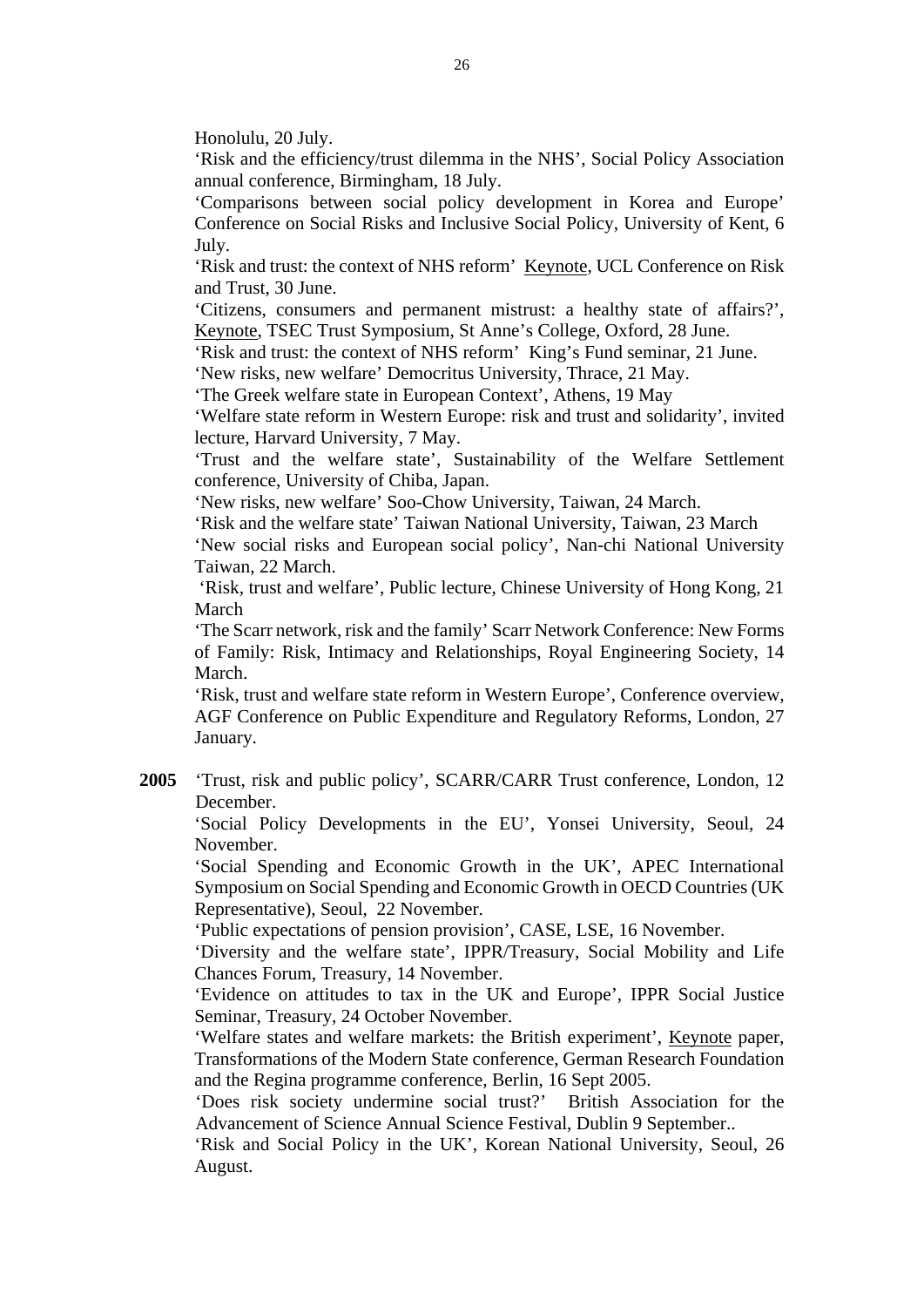'Problems and issues in strengthening social safety nets', Invited Paper, European Representative, Asia-Pacific Economic Co-operation Ministerial Meeting, Seoul, 25 August.

'Risky choices and trust' Nordic Political Science Association annual conference, Reykjavik, 12 August.

'Western Experience: Theories and Methodologies of Comparative Social Policy Analysis', Keynote, East Asian Social Policy Research network, University of Kent, 1 June.

'Cohesion and diversity', Social Policy Association Annual Conference, Bath, 29 June.

'Trust, risk and science' DPEI and OST, 12 May.

'Pensions – another great British failure', conference on Social and Historical Approaches to Social Planning, KBS, 15 April

 'Current directions in risk research; the death of the social?', Keynote, SCARR sessions, British Sociological association annual conference, 22 March.

'New Directions in Risk Research – the SCARR Network', introductory address, SCARR Launch conference, Canterbury, 28 January.

'Why Social Capital should take Second Place to Social Diversity', debate with Putnam, Institute of Public Policy Research, 12 January.

**2004** 'Choice and Welfare: is the Future American?' Keynote, Welfare Research Programme annual conference, Oslo, 25 October.

'Attitudes and Social Cohesion in a Changing New Europe', University of Tilburg, 22 October

'New Social Risks in Europe', CARR, LSE, 12 October.

'Trust and pensions', IGBIS/BSA conference on risk, Nottingham, 7 September. 'Modernising policy paradigms and the emergence of new social risks', special session, ESPAnet annual conference, Oxford, 9 September.

'The EES – a sceptical view', New Policy Institute, 2 July.

'Welfare state reform and new social risks', Keynote, WG3 session, COSTA15 final conference, Nantes, 22 May.

'Making a European Welfare State?' Final Plenary, COSTA15 final conference, Nantes, 22 May.

'What attitude surveys tell us about social justice', IPPR seminar, London, 27 April.

'Psychology – approaches to risk', SCARR workshop, LSE, 26 April.

'Paradigm shifts and labour market reform', Keynote paper, WRAMSOC Berlin Conference, Humboldt University, 23 April

'Wramsoc – overview of the project' WRAMSOC Berlin Conference, Humboldt University, 19 April

'Sociology and social risk', BSA Annual Conference, York, 23 March.

**2003** 'Individual responsibility and responses to risk', lead paper, Cabinet Office Strategy Unit, Strategic Thinkers Seminar on Personal Responsibility and Behavioral Change, 5 December.

'UK pensions - can a liberal government regulate the non-state sector?' Pension Reform in Europe: Shared Problems, Sharing Solutions? LSE, 5 December.

Organizer of conference stream on 'New social risks, new welfare state', paper 'The UK experiment in a European context', ESPANET annual conference,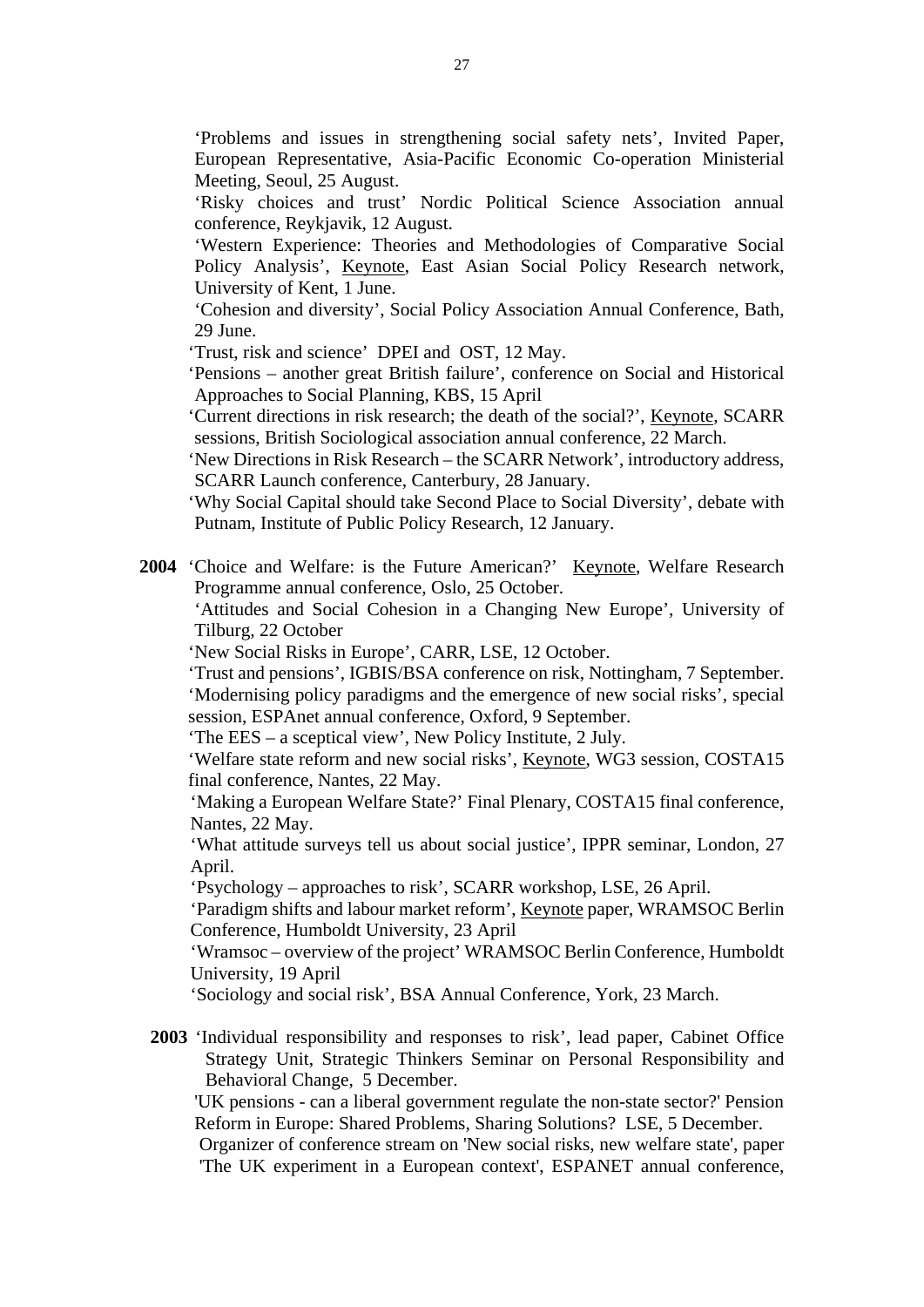Copenhagen, 13-15 November.

- 'New Social Risks and attitudes to labour market policies', conference on the Politics of New Social Risks, University of Freibourg, Ticino, 26 September.
- 'What Matters is What Works but how do you know what works?' Fabian Society What Works and What Matters conference, 22 September, Commonwealth Club.
- 'Risk in its Social Contexts', Keynote, BSA Risk and Society Study Group, University of Plymouth, 8 September.
- 'Where is the Third Way Going?' ISA RC19, University of Toronto, 19 September.
- 'The Third Way and the Blair Experiment: Are there lessons for other countries?', banquet speech to Canadian Deputy Ministers and Cabinet members, Annual Queen's University Institute, Canada, 18 August
	- 'The Genuinely Liberal, Genuine Welfare State', Social Policy Association Annual Conference, Teeside University, 16 July.
- 'The Sociology of Risk Behaviour', Institute of Actuaries, 3 June.
- 'Individual Security in a Globalised World' (Keynote address) and 'UK Pensions - A British Dilemma', conference on pensions in a global economy, University of Sapporo, 27 and 28 February.
- **2002** 'Welfare Citizenship: Two Perspectives', opening plenary, ESPRN Annual Conference, Tilburg University, 23 August. 'New Labour = New Taxes + World-Class NHS - do the voters approve?', Social Policy Association, annual conference, University of Teeside, 16 July. 'The Silver Age of the Welfare State', plenary paper, EU COST A-15 conference, Volkenosen Centre, Oslo, 7 April.
- **2001** 'Service Delivery: Citizen's Perspectives', Cabinet Office invited presentation, 13 November.

'The Silver Age of the Welfare State: Resilience and Contingency', Social Policy association annual conference, 24 July.

'Trajectories and Convergence on welfare reform in Europe', EU Cost A-15 conference, Nordic Embassies, Berlin, 27 April.

'Third Way Politics in Germany and the UK', ECPR Joint Sessions, Grenoble, 7 April.

'The "Competitiveness Imperative" in European Social Welfare', Keynote Paper, Inaugural meeting of the Hellenic Social Policy association, Thessalonika, 11 may.

'Why the Past is not a Good Guide to the Future: Welfare Politics in Europe', Social Policy Association, Belfast, 25 July, and COST-15 Conference, 22 September, Turku.

**2000** 'Sustaining the European Welfare State' University of Cologne, 7 October.

'The Third Way in the UK' University of Cologne, 8 October.

'Risk, Trust and Welfare: Assumptions and Mechanisms', NCVO annual Conference, Closing plenary, 6 September.

'The Practical Politics of Welfare Privatisation', International Conference on Private and Public Sectors in the Social Security System, University of Kyoto, 28-30 August.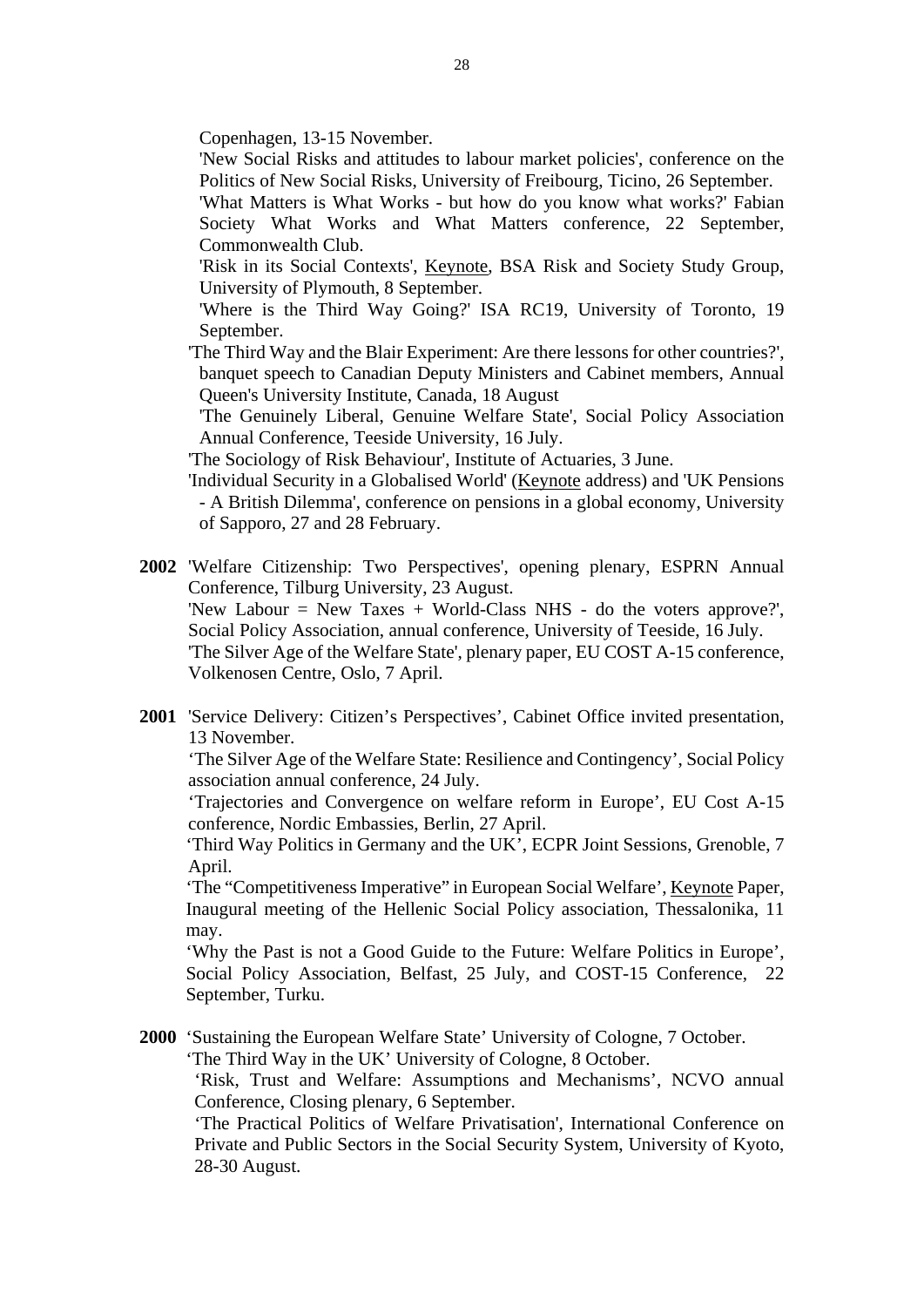'Risk, Contingency and the Third Way: Evidence from BHPS and Qualitative Studies', Social Policy Association, University of Surrey at Roehampton, 17-19 July.

'Convergence and Divergence in European Welfare States', inaugural meeting of Working Group 3, COST A-15, Brussels, 10 March.

**1999** 'Welfare Institutions and Pressures for Convergence', European Sociological Association Conference, Amsterdam, 19 August.

'Knights, Knaves and Gnashers', Social Policy Association Annual Conference, Roehampton Institute, 20 July.

'Risk and the Welfare State', Social Policy Association Annual Conference, Roehampton Institute, 21 July.

'ESRC Research Investments in Social Policy' (discussant) Social Policy Association Conference, Roehampton Institute, 21 July.

'Knights, Knaves and Gnashers – Entrepreneurship and Professional Values in Dentistry', *STICERD*, London School of Economics, 16 June.

 'Welfare Futures and Welfare Consumption', *Tomorrow Project* conference, St George's House Windsor, 10 March.

**1998** 'Political and Social Values in the British Household Panel Study', *Users' Group Meeting*, Royal Statistical Society, 17 November.

 'Risk and the Welfare State', ESRC Economic Beliefs and Behaviour Programme conference on *Decision-Making in Theory and Practice*, University of Oxford, 1-2 July (conference organizer).

 'Welfare: Where We Go From Here', *Annual Sociology Conference*, University of Goettingen, 13 July.

 'Europe; the Limitations to Policy Innovations', external assessor's paper DGV Conference on *The Interaction between the Family and Social Protection*, University of Loughborough, 12-13 July.

 'Risk and Welfare', conference on *Welfare in the New Europe*, University of Aalborg, May (published as Centre for Comparative Welfare State Studies Occasional Paper no. 1).

 'When is an Innovation? Recent Pension Reform in France, Germany, Italy and the UK', conference on *Welfare in the New Europe*, University of Aalborg, May (published as Centre for Comparative Welfare State Studies Occasional Paper no. 6).

 'New Labour's Welfare Policy', conference on *Welfare in the New Europe*, University of Aalborg, May.

 'Introduction: Choice and Public Policy', EBB Conference on *Efficiency and Responsiveness in Primary Health Care*, Church House Westminster, 2 February (conference organizer).

**1997** 'The Finance and Future of Welfare: a UK Perspective', British Council, British Embassy, Anglo-German Foundation and Economic Beliefs and Behaviour conference on *The Future of Welfare*, Humboldt University, Berlin, 16-18 November (conference organizer).

 'Swedish Social Policy Research in the EU Context' Swedish Humanities and Social Science Research Council (HSFR) Conference on the programme *Europe Researched*, (external assessor's review of the programme) Prague, 17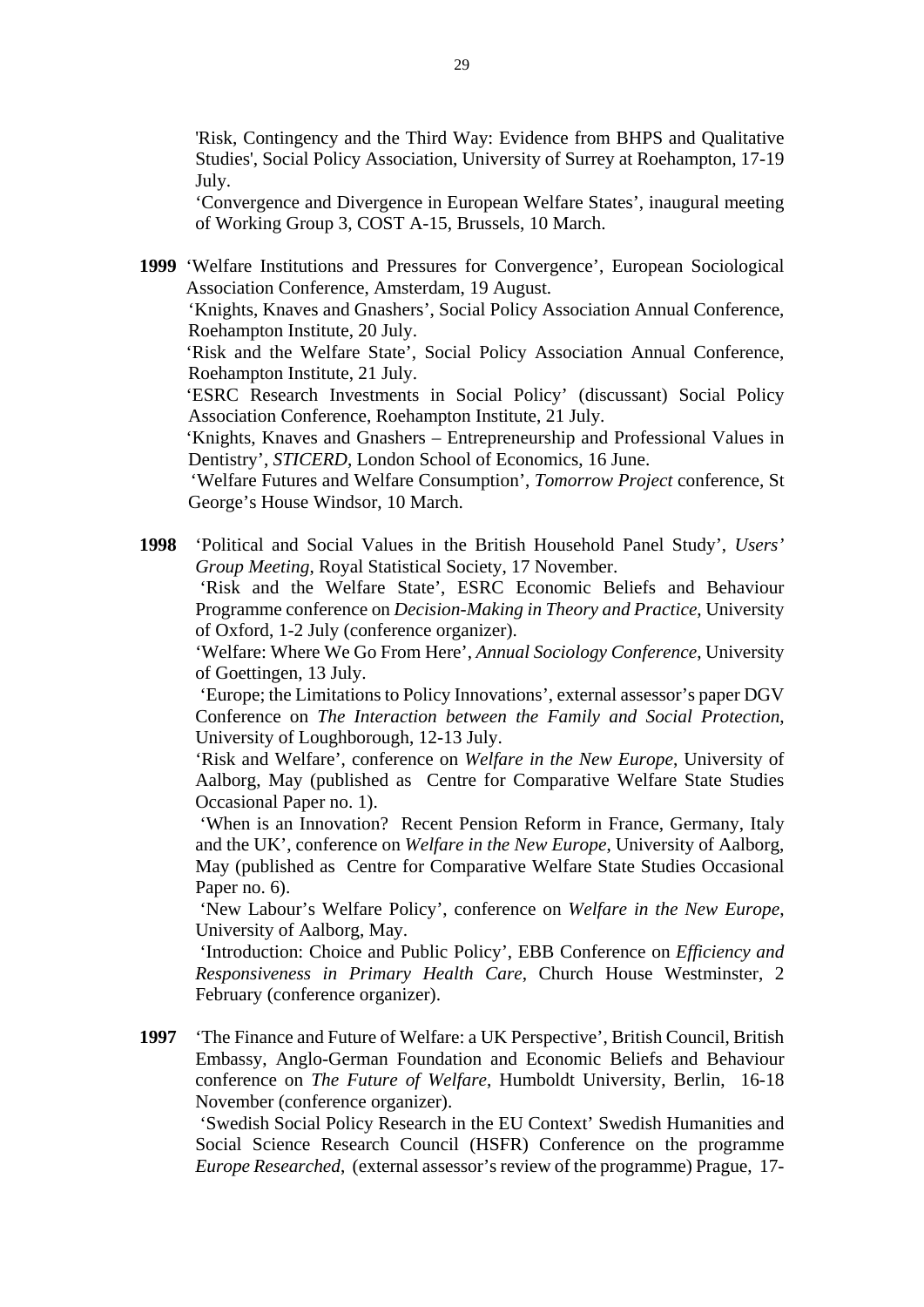19 October.

 'Welfare, Equality and Efficiency: The Welfare State and the New Individualism'**,** Keynote Paper, *University of Roskilde 25 Anniversary Conference*, 22nd September.

 'Squaring the Welfare Circle: the Politics of Old Age', *EU Conference on Ageing and the Labour Market*, University of Twente, 7th June.

'Economic Beliefs and Social Policy Behaviour' , Social Policy Association Annual Conference, University of Lincoln, 15 July.

 'How Do You Get People to Do What is Best for Them?', Keynote Paper, *Jubilee Conference*, University of Roskilde, 23rd September (paper published in the conference volume).

Conference Stream Organiser: 'European Values and Welfare', *European Sociological Association*, University of Essex, 27th-30th August.

**1996** 'Economic Motives and Social Behaviour - the Politics of Disenchantment', Keynote Paper, *Annual Sociology Conference*, University of Turku, 15th November.

 'Economic Beliefs - the Research Agenda', *21st International Association for Research in Economic Psychology Conference*, Université René Descartes, Paris, 13th September (conference stream organizer).

'Globalization and the Future of Welfare', *Public Lecture*, University of Kwa-Zulu Natal, Durban, 7th August.

'Citizenship and Welfare States in the European Union', University of Kwa-Zulu Natal, Durban, 6th August.

'European Welfare Regimes - A Critique of Existing Theories', *Social Policy Association Annual Conference*, University of Sheffield, 16th July.

'Transformations and trends in welfare provision', (invited paper), *CSIC and Spanish Ministry of Welfare IVth International Joint Seminar on Social Policy*, Madrid, 24th April.

'Welfare States in Europe - Regime Theory and Social Change, University of Luton, 6th March.

**1995** 'The Future of Welfare in Europe - Beveridge versus Bismarck', (invited paper). *Euroconference on Challenges for Social Policy*, European Association for the Advancement of Social Science, University of Lisbon, 10th November.

'The Categorisation of European Welfare Regimes', (invited paper), *Society for the Advancement of Socio-Economics, Annual Conference*, Washington, 7th April (conference stream organizer).

'Regimes and Social Change - the Implications of the Squaring the Welfare Circle Project for Theory', *International Sociological Association, Committee on Poverty and Social Policy, Annual Conference*, University of Pavia, 15th September.

'In Defence of Second-Best Theory: State, Class and Capital in Social Policy', Keynote Paper, *Social Policy Association Annual Conference*, July 19th (published by the conference as an Occasional Paper).

'Economic Beliefs and Behaviour - Current Research and Opportunities', *EBB London Conference*, 31st August (conference organizer).

 'Squaring the Welfare Circle - Key Research Findings' (also papers on Taxation, Health and Social Care and convergence in EU Social Welfare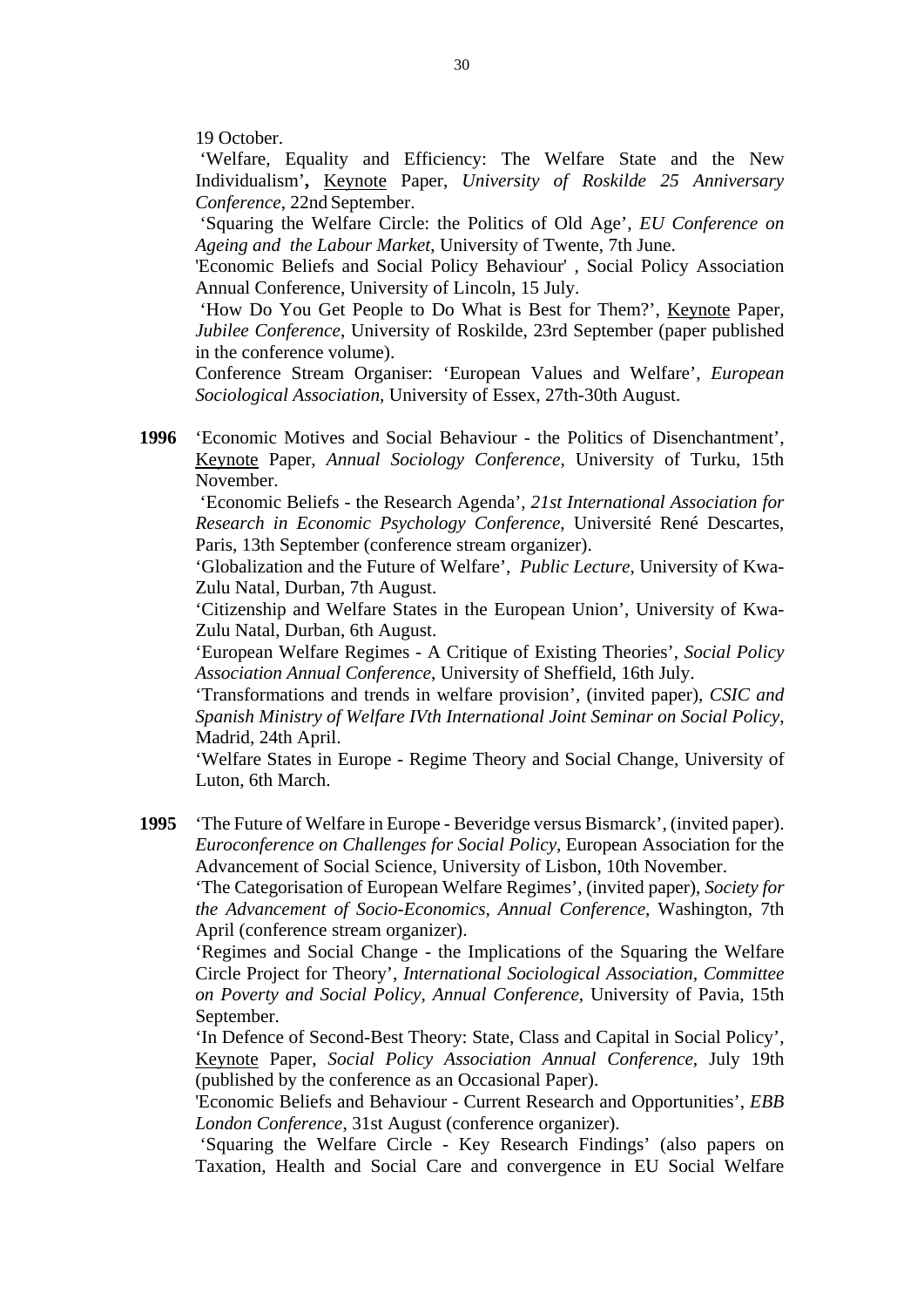Systems, presentation to DGV, *Squaring the Welfare Circle Conference*, Brussels, 7th-10th October.

**1994** 'Who Wants the Welfare State? The Future of Social Protection in the EU', Keynote Paper, Bank of Sweden Tercentenary Fund conference *Welfare in the European Union*, Parliament Building, Stockholm, 1st December (paper published). 'Economic Beliefs and Behaviour - Future Directions in Research', *EBB* 

*Inaugural Conference*, London, 16th September (conference organizer).

'Rationing and Wastage in the British and French Health Care Systems', (invited paper), *MIRE Conference on Franco-British Comparisons*, University of Oxford, 27th May.

'Postmodernism and Social Policy: A Great Leap Backwards?', (invited paper), *LSE European Seminar Programme*, funded by the EU, 3rd March (published in EU Report on the series).

'Squaring the Welfare Circle: the Background to the Project', *ESRC Project Conference*: Canterbury, 26th February (conference organizer).

**1993** 'Ideology and Citizenship' *SPRC Biennial Conference*, Keynote Paper, July 1993, (published in proceedings and as a University of Sydney Occasional Paper).

'Postmodernism and Social Policy' *SPRC Biennial Conference*, August 1993 (published in proceedings and in Journal of Social Policy.

'Social Policy Changes in Britain', (invited paper), Pompeu Fabra University, Barcelona, 10th May. (Published in an edited book).

'Culture Emprisonnante', *Fondation pour le Progres de l'Homme*, Paris, 5th March.

**1992** 'Citizenship, dependency and the welfare mix: some problems of inclusion and exclusion', *International Sociological Association: Comparative Studies of Welfare State Development*, University of Bremen, 5th September.

'Citizenship and welfare' *British Sociological Association Annual Conference*, University of Kent, 6th April.

'UK Social Policy - the lessons of the Thatcher Era', (invited paper), *University of Umea*, 8th May.

'Attitudes and Welfare Theory - Some Methodological Issues', (invited paper), *University of Umea* 7th May.

**1991** 'Ideology, attitudes and the future of welfare citizenship' (invited paper), *International Conference on the Quality of Citizenship*, Utrecht, March (Abstract and written paper precirculated) 'British Trends' *The Future of the Welfare State in Europe*, Goethe Institute, London, April (Written paper precirculated). 'Social Justice and Efficiency in Welfare', (invited paper), *Anglo-German Social Policy Conference*, Nottingham, April. 'Scrounging, Moral Hazard and Unwaged Work' *Social Policy Association Annual Conference*, Nottingham, July. 'Attitudes to the NHS', (invited paper), *Kings' Fund Institute*, November.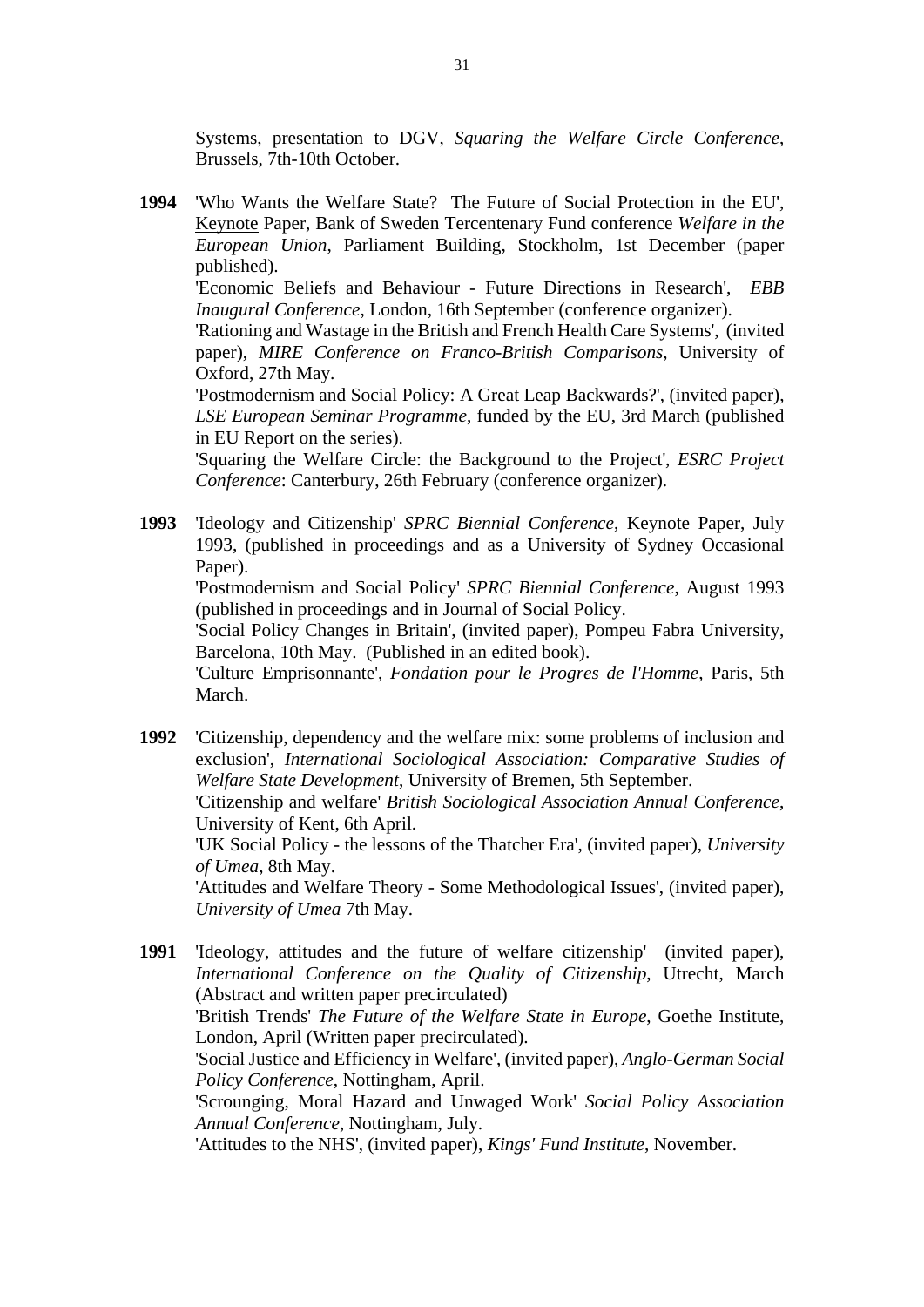**1990** 'The Future of Welfare in Britain', (invited paper), *Humberside Polytechnic, Department of Social Policy*, October. 'Lessons From the UK in the 1980s' and 'Attitudes to Welfare, A Cross-national Comparison' , (invited paper), *Munda de Gunzberg Centre for European Studies*, Harvard, December. 'Has the Welfare State Reached its Limits?' *Tufts University*, December. 'The New Agenda for Welfare' *British Sociological Association Annual Conference*, Sussex, March.

**1989** 'Symbiosis, Polarisation and the Underclass' *Conference for the London/New York Research Project*, University of Essex, July, 1989 (paper published). 'Coping with Economic Change: a Survey of British Research', (invited paper), *International Seminar on Structural Economic Change in the East and the West*, Free University of Berlin, June/July, 1989.

'Attitudes to Welfare Privatisation' *Birkbeck College*, University of London, May 1989.

'Attitudes to Welfare Privatisation', (invited paper), *Zentrum fur Interdisciplinare Forschung*, University of Bielefeld*, June 1989*, paper and abstract precirculated).

'The Changing Mix of Household Provision', (invited paper), *George August University*, Gottingen, February, 1989.

'Welfare and Privatisation: the British Experience', *International University Centre*, Dubrovnik, April, 1989.

**1988** 'The Private Provision of Health Care' *King's Fund Centre*, London, December, 1988.